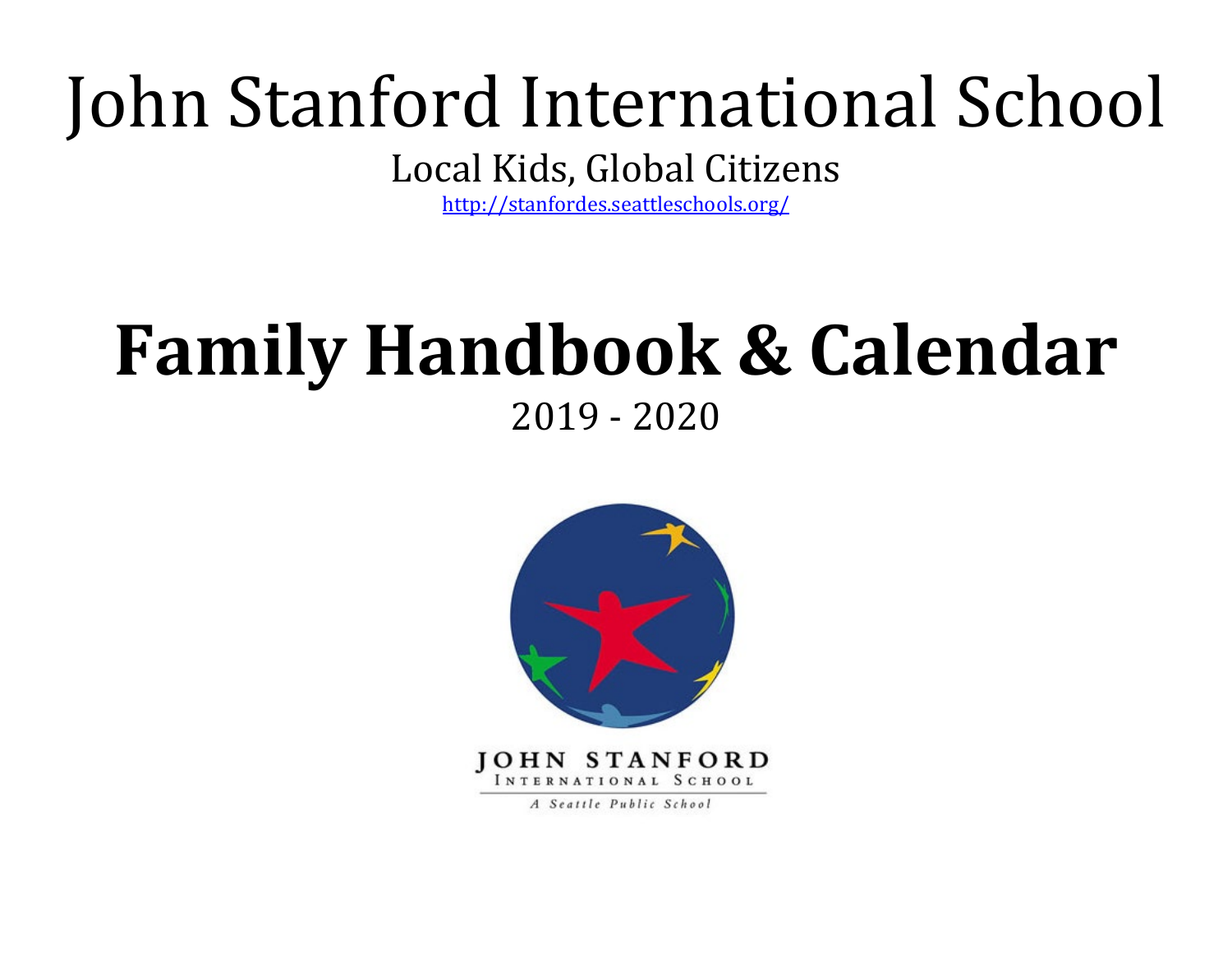## TABLE OF CONTENTS

- 1. Welcome Letter
- 2. Mission, Vision, and Goals
- 3. Communication
	- a. School
	- b. Office Hours
	- c. Classroom
- 4. Daily Schedule / Rainy Day Drop off
	- a. After school activities (ASA)
	- b. Door Times
	- c. Before and After School Supervision
	- d. Bus Transportation
	- e. Drop-off and Pick-up
	- f. Traffic Flow Procedures
	- g. Food Services
	- h. Latona School Associates (LSA)
- 5. Attendance
	- a. Absence
	- b. Tardy
	- c. Family vacation
	- d. Vacation policy
	- e. Field trips
	- f. International field trips
	- g. Illness
	- h. Inclement weather
- 6. Emergency
- 7. Health
	- a. Head lice
	- b. Health screenings
	- c. Immunizations
	- d. Injury
- e. Medical conditions
- f. Medication in school
- g. Dress Code
- 8. Lunch, recess, parties
	- a. Common area rules
	- b. Game rules
	- c. Classroom parties
- 9. Other
	- a. Electronics, toys, and athletic equipment
	- b. Lost and Found
	- c. Pets
	- d. Phone use, including cell phones
	- e. School supplies
	- f. Homework
	- g. Valentine's Day
	- h. Halloween / Monster Mash
	- i. Events
- 10. PTA
	- a. Parent volunteering
	- b. Fund raising
- 11. Student behavior expectations
	- a. Stars / Character traits
	- b. Student misbehavior
	- c. Bullying
	- d. Standard discipline for exceptional misconduct
- 12. School Directory
- 13. Seattle Public School Resources
- 14. Calendars
	- a. JSIS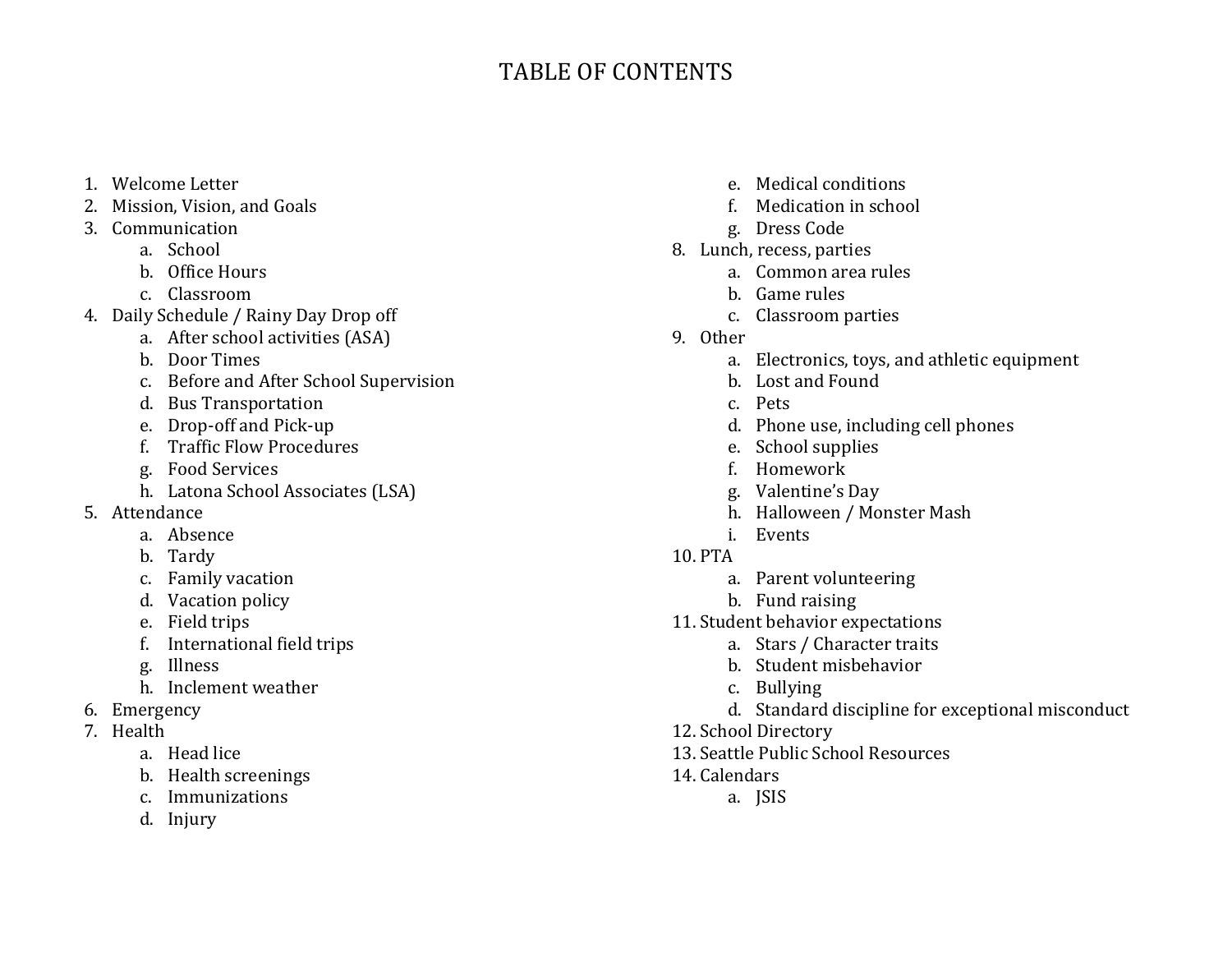## August 2019

Dear John Stanford International Families,

I am thrilled to be your Principal, and to welcome all of our new and returning families. I know this is going to be a wonderful year! As I reflect and prepare for another exciting year, I know that our community will work together to ensure that students are receiving an enriching, stimulating and challenging instructional program that meets the diverse needs of all our students.

This is the fourth year of this family handbook. Our hope is that you will be able to search for information to assist you in identifying important dates, understanding our programs, procedures, policies, activities, expectations, schedules and services. Please use it as your first reference, and if you can't find the answer to your question, the office staff will be more than happy to assist you.

For years we have known that a child's success at school is linked directly to family involvement. That involvement with our families and larger school community takes many forms. Ensuring your child's attendance and timely arrival at school, helping with homework, attending conferences, special performances and reading to them are just a few of the many ways you can help support their endeavors. In addition, we have a number of volunteer opportunities available and welcome your participation.

I feel honored and privileged to be working with such a committed staff, parent community and fantastic group of students. I thank you for the choice you have made to send your child(ren) to John Stanford International School. I look forward to observing and participating in the great adventures in learning that await your students.

Fondly,

Sarah Jones Principal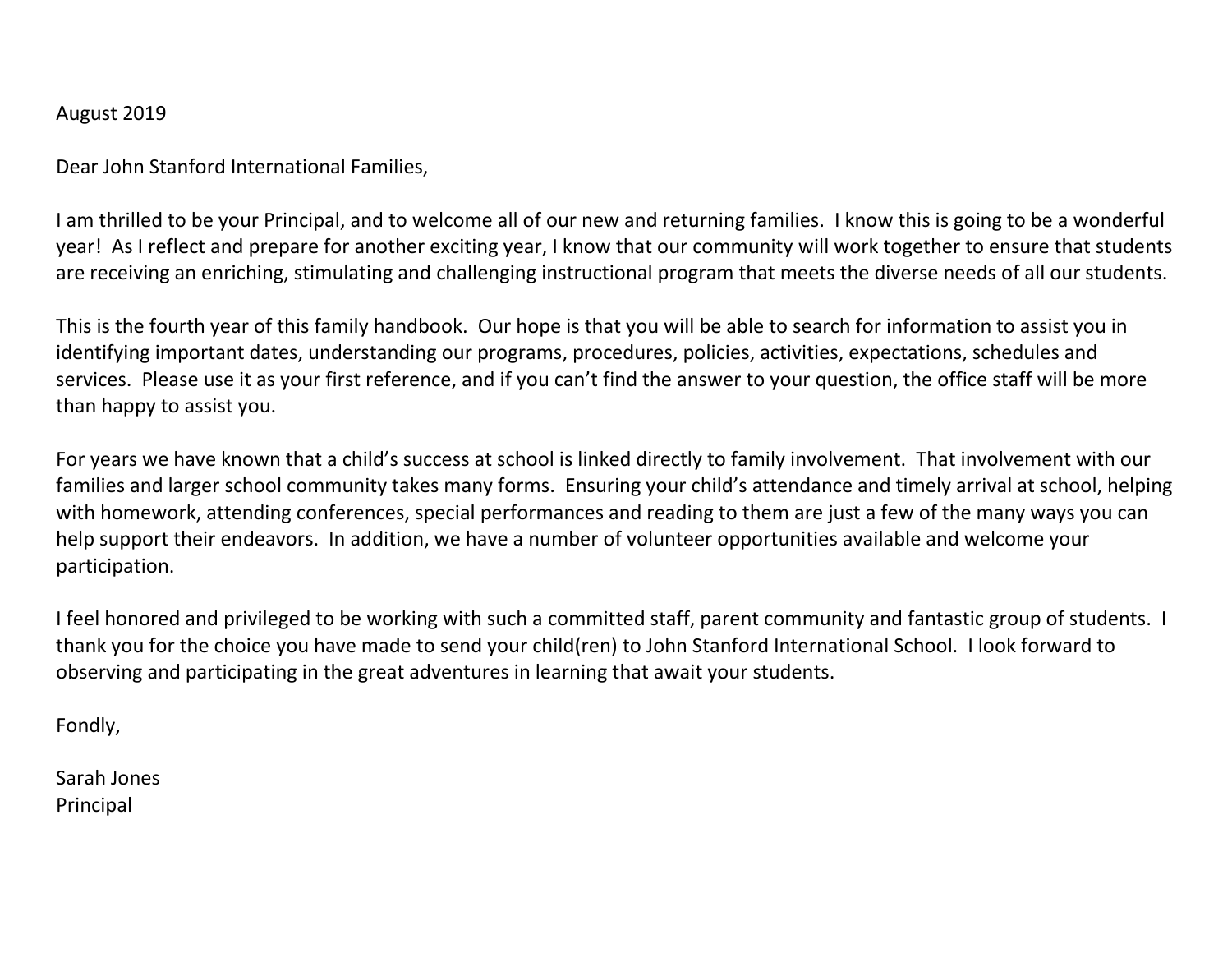## **MISSION, VISION, AND GOALS**

## **Vision**

To create a culturally diverse community of lifelong learners who demonstrate advanced skills in communication, international language, and technology, and whose performance exemplifies superior academic standards.

## **Mission**

We are committed to our focus on STUDENT LEARNING that will lead to active global citizenship:

- Academic rigor
- Social emotional aptitude
- Cultural competency
- Proficiency in an immersion language
- Awareness of global issues and the passion to act
- Cultivating a JOY of learning

## **Goals**

The specific goals for the school can be found on the current Continuous School Improvement Plan or the CSIP for 2019-2020. <https://stanfordes.seattleschools.org/cms/one.aspx?pageId=44458359>

## **COMMUNICATION**

## **School**

There are several ways to stay informed about what is happening at school.

- Join the Remind app for text messages sent directly to your phone. Contact Ms. Sarah for more information.
- Principal's newsletter as needed
- Room rep emails as needed
- BLT
- PTA eNews. Enews is sent on Sunday evenings. To sign up, email *isisenews@gmail.com* include your child's name, grade and language.
- PT office this is the online directory. Contact PTA for more information.

## **Office Hours**

Our office is open from 7:00am-3:00pm daily. Our attendance secretary is here from 6:45am-3:15pm.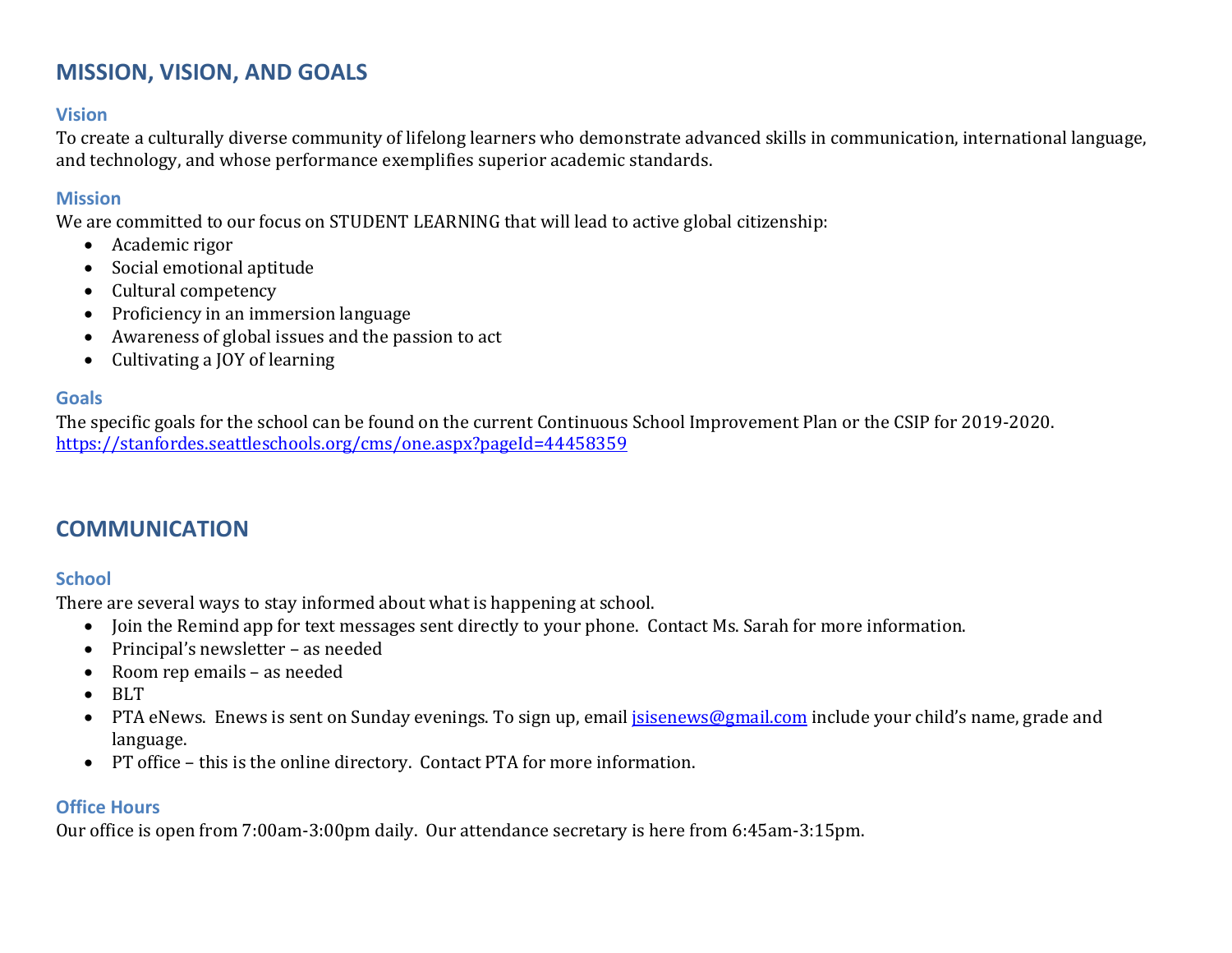## **After School Activities (ASA)**

Inform your child's afternoon teacher of his/her daily afterschool plan. If your child takes the bus, please provide the bus and the bus number to your child's teacher. If your child is going to be going home to another family by bus, a written note must be brought to the office to have a Green Card generated to inform the bus driver who will be meeting your child at the bus stop.

Please call the office the day before you plan to have your child go home with another family, providing the office with the parent/guardian's name and the name of your child's friend.

## **Same day changes must be called into the office by noon and because written notification must be made, an email must also be sent.**

There is a JSIS Enrichment Program coordinated by the parent volunteers in the ASA Committee to provide various after school activities in the Fall and Spring. More information on activities and registration can be found here: http://stanfordes.wixsite.com/jsisasa

#### **Doors**

Doors at JSIS are kept locked at all times. However, to ease with drop off and pick up, the front doors will be unlocked from 7:30-8:15am and 2:00-3:00pm. At all other times, please ring the intercom bell and the office staff will buzz you in.

#### **Before and After School Supervision**

Supervision on the school playgrounds begins at **7:40 a.m.** At the first bell, the students will line up by classrooms and wait for their teacher to escort them to the classroom. Parents are asked to say goodbyes outside and not escort their child into the building, including the first day of school.

There is no playground supervision after **2:25 p.m.**

## **Bus Transportation**

Information on bus transportation (delays, inclement weather, school bus rules, walk zones and FAQs) can be found here: <http://stanfordes.seattleschools.org/cms/One.aspx?portalId=627&pageId=14831> When contacting the Transportation Office, please have your student's ID number and Bus Route number.

Transportation Office: Email: [transdept@seattleschools.org](mailto:transdept@seattleschools.org) Phone: 206-252-0900

Peak call times are 7 – 9 a.m. and 2:30 – 5 p.m. Priority calls are considered to be late and missed buses, cancellations, and resumes for special programs. For questions or comments that are non-urgent please call when the buses are not operating.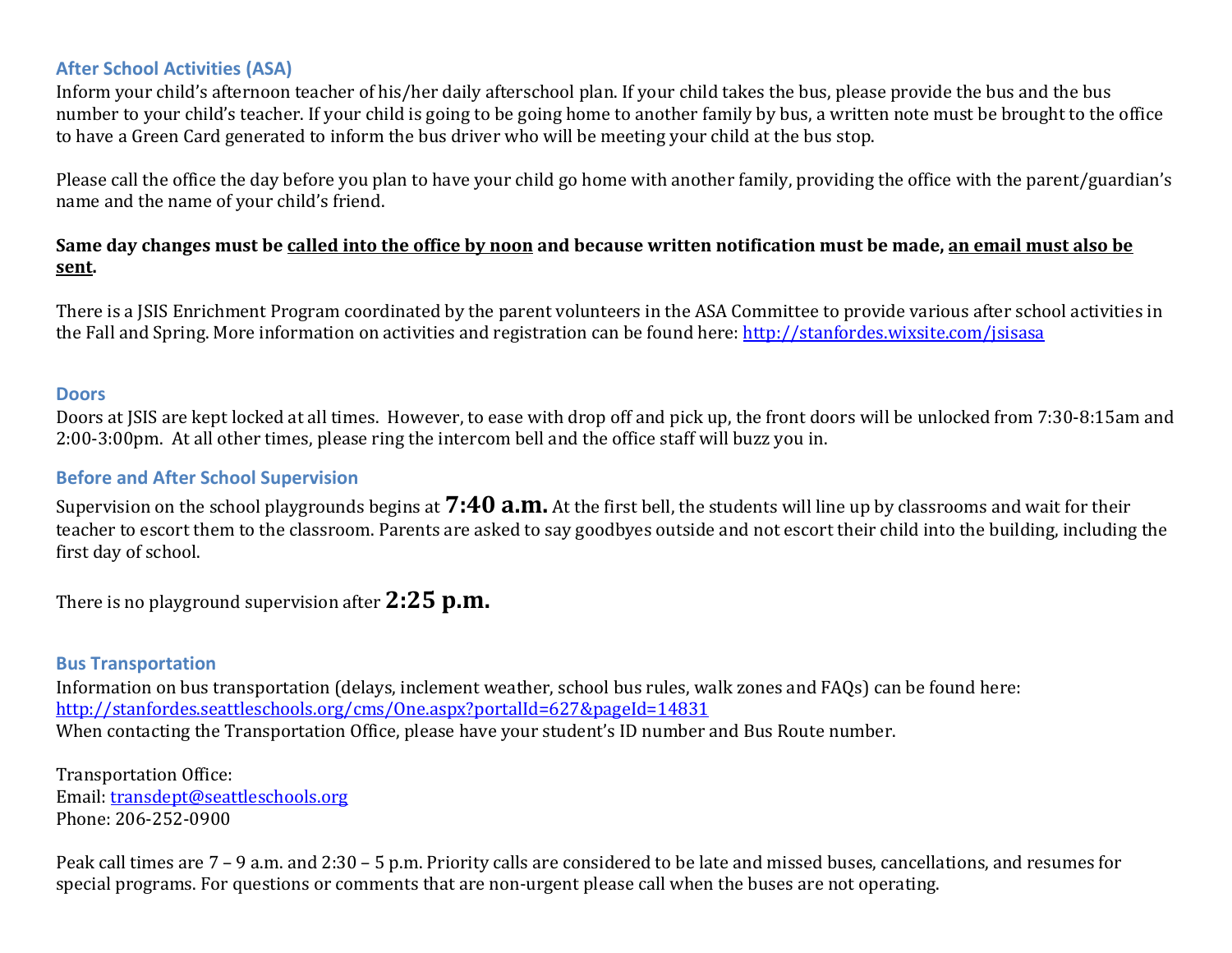## *Afternoon Service from School*

Students will be let off at their assigned stops with or without someone there to meet them. This includes Kindergarten students. The drivers are instructed to make sure students are comfortable about getting off the bus without someone meeting them. In certain circumstances, if the student is unsure about getting off the bus, the driver will keep the student on the bus and contact dispatch for instructions.

## **Drop-off and Pick-up**

Kindergarten and 1st Grade:

Drop off and pick up will occur in the upper playground (northwest of the building). Dismissal is at 2:20 p.m. for Kindergarten, 1st Grade will be dismissed with the rest of the school.

2nd Grade to 5th Grade: Drop off and pick up will occur in the lower playground (south of the building).

Students attending LSA after school will assemble in the gym and be taken to the LSA classrooms.

## **Traffic Flow Procedures**

To avoid traffic congestion around the school, the traffic pattern before and after school will be as follows:

- 4th Avenue will be northbound traffic only
- 5th Avenue will be southbound traffic only

The zones around the school are:

- Bus zone Located on 4th Avenue, the curb but-out area next to the Kindergarten and 1st grade pick up/drop off area.
- Loading/unloading zones
	- $\circ$  The school side of 5<sup>th</sup> Avenue, extending to the beginning of the playground.
	- $\circ$  The school side of 4<sup>th</sup> Avenue, from the bus zone to the end of the playground.
	- o Do not leave your car in the loading/unloading or bus zones for any reason.
- No parking on the school side of 5<sup>th</sup> Avenue along the playground.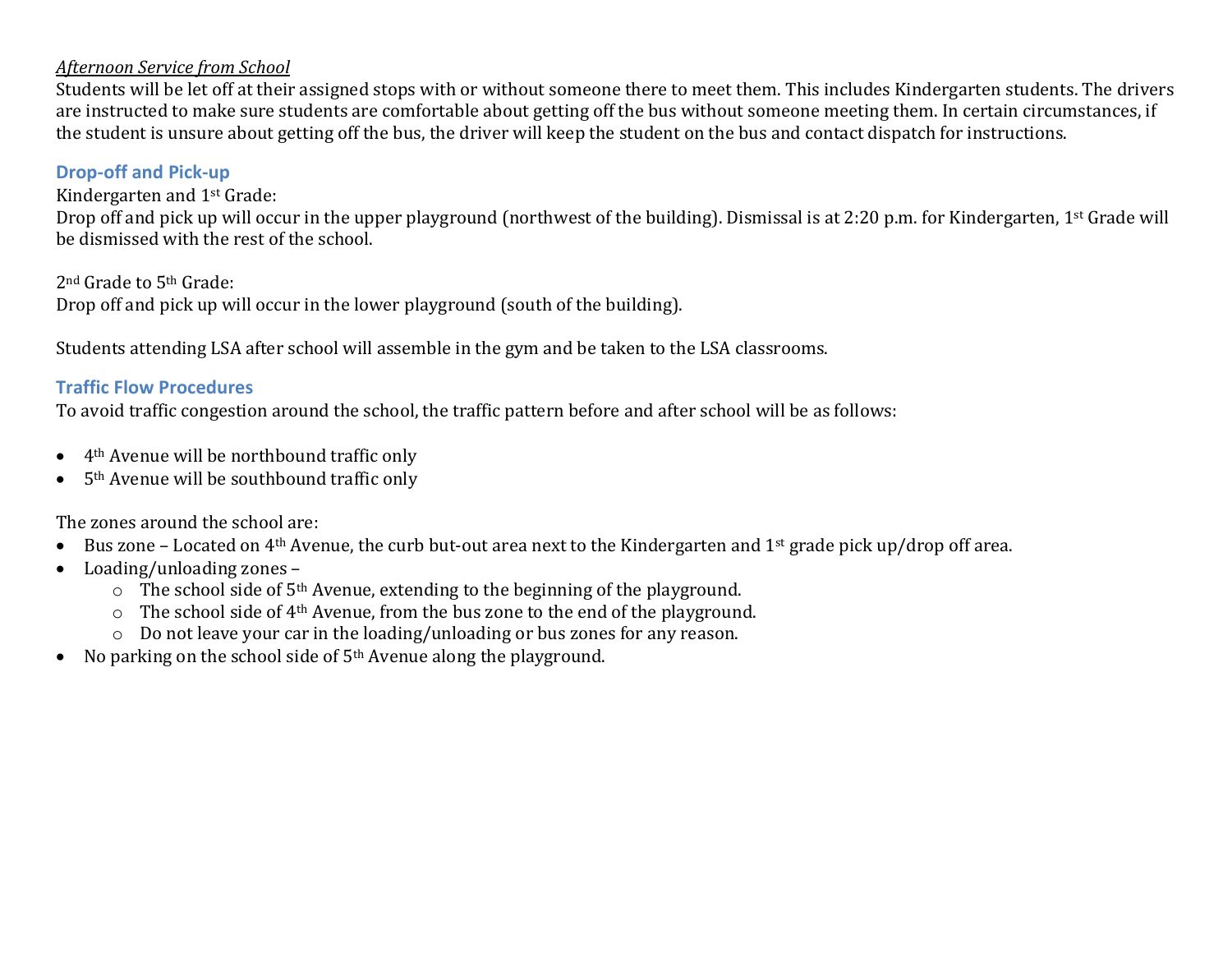## JSIS Pick-up and Drop-off Map

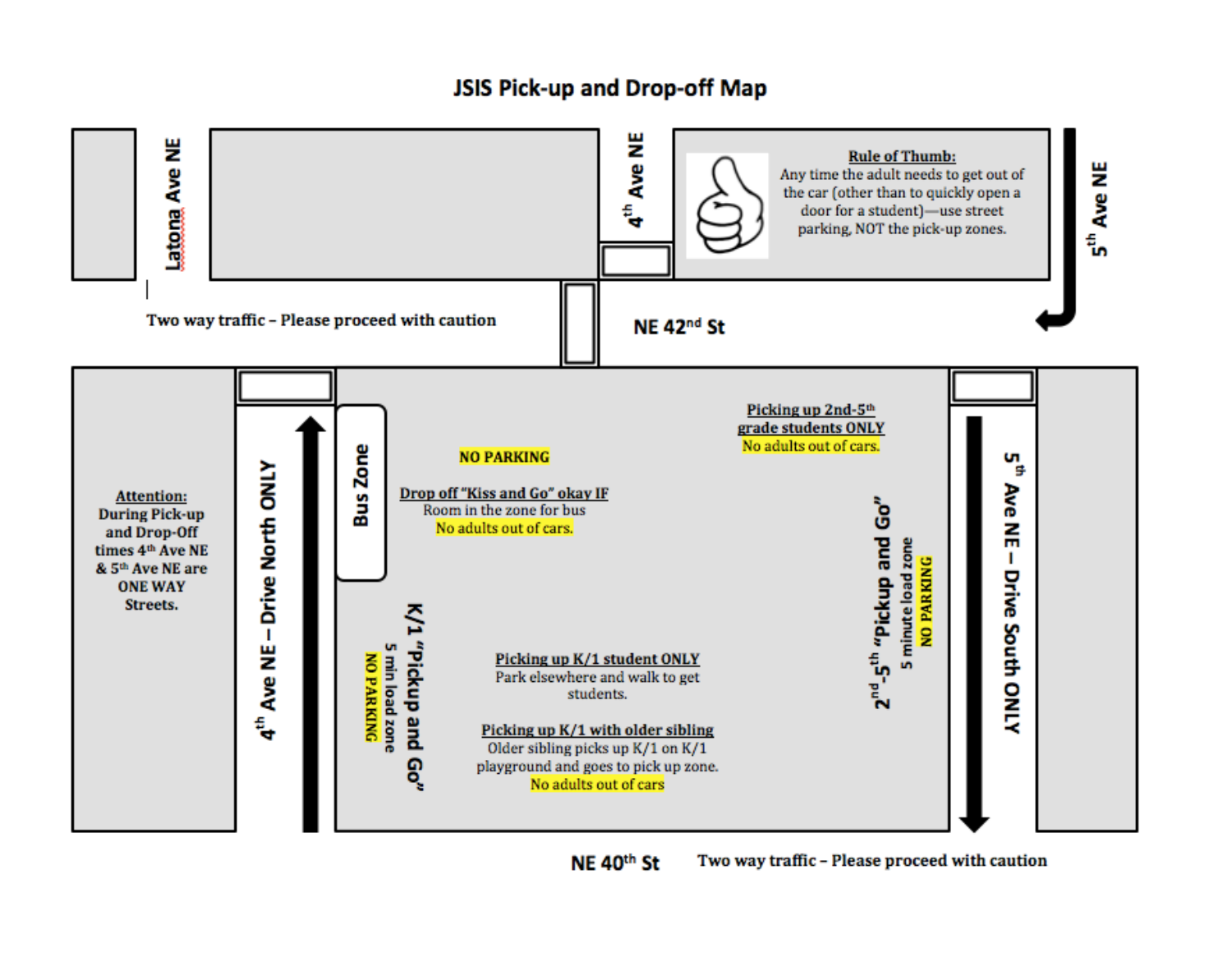## **Food Services**

The breakfast and lunch menu is determined by the Seattle Public School district's Nutritional Services. Menus are found here: [http://www.seattleschools.org/cms/One.aspx?portalId=627&pageId=18528,](http://www.seattleschools.org/cms/One.aspx?portalId=627&pageId=18528) along with information regarding food allergies, qualification for free/reduced meals, and making payments electronically.

Meal Prices:

For Students: Breakfast: \$2.00 Lunch: \$3.00

Adults/Staff: Breakfast: \$3.25 Lunch: \$4.75

The JSIS cafeteria food services is managed by [SPS Nutrition Services](https://www.seattleschools.org/departments/nutritionservices) department which is separate entity within SPS from the JSIS school administrative team. Our lunchroom manager is Annie Chang (hschang@seattleschools.org) and she works directly for SPS Nutrition Services. All students have a lunch account assigned to them when they start SPS even if the dollar balance is zero. Nutrition Services supplies every student with a four-digit pin number that they use when purchasing lunch or milk. In some circumstances students can purchase lunch at the discretion of Nutrition Services if they zero or low balance on their account. The student's lunch account remains with the student as long as they are enrolled in SPS. Any remaining money on the account at the end of the school year it will carry over with them to the next school year.

All payments for lunch accounts go directly to the lunch room manager or Nutrition Service's on-line payment system, [PAYPAMS.](https://paypams.com/HomePage.aspx) The lunch room manager accepts cash or check payments and the on-line service will allow credit card purchases. Annie is available to accept payments from 7:15 AM – 12:30 PM during the regular school day. We do not recommend sending your students to school with money for their lunch. Families can apply for Free and Reduced Lunch Meal price[s on-line.](https://paypams.com/OnlineApp.aspx) Please review the [SPS Nutrition Services website](https://www.seattleschools.org/departments/nutritionservices) and their FAQ for more information about the JSIS school lunch program.

**Latona School Associates (LSA)**

LSA provides before and after school childcare located in the John Stanford International School building. More information can be found here: [http://www.latonaschoolassociates.com](http://www.latonaschoolassociates.com/)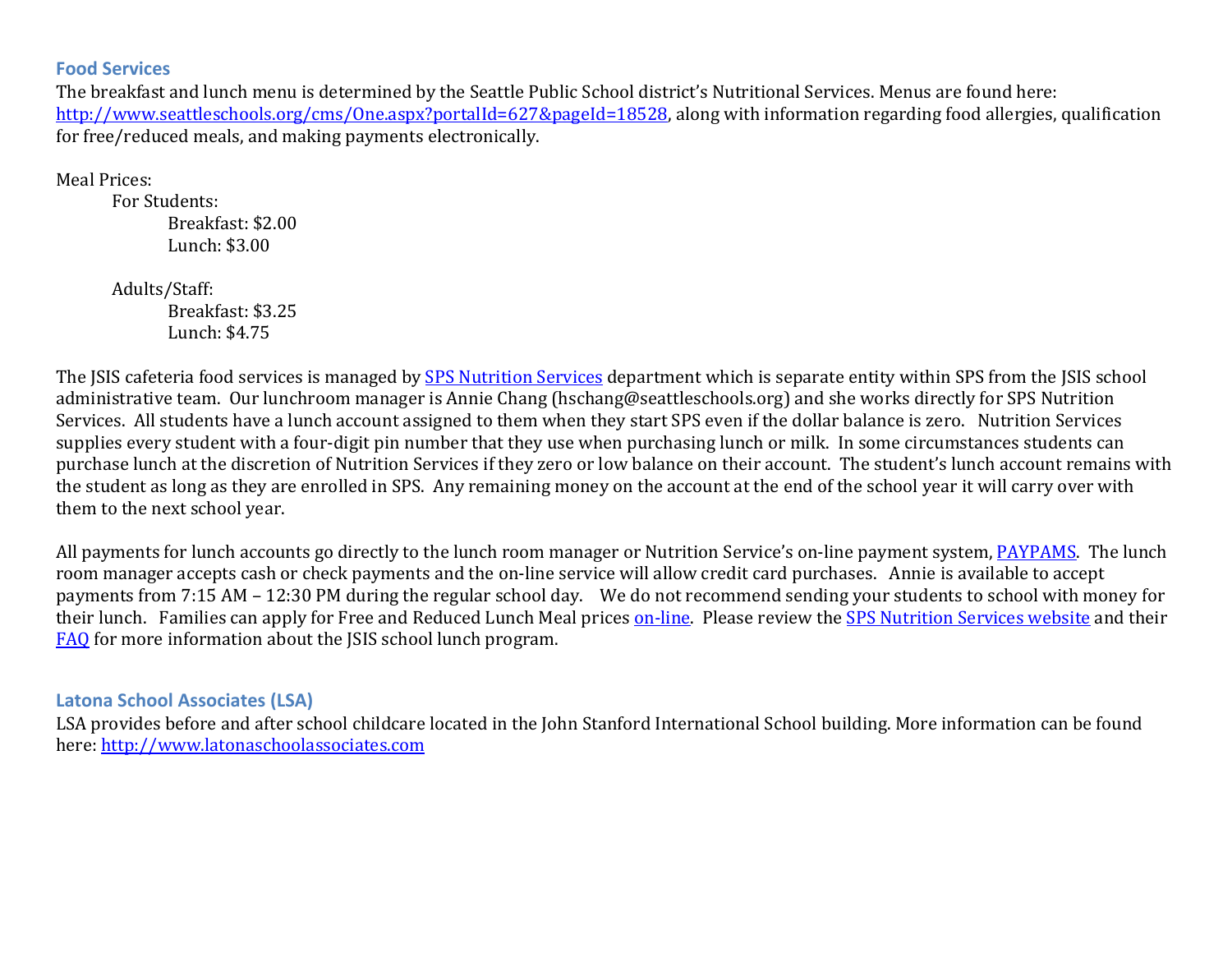## **ATTENDANCE**

It is Washington State Law that all parents of any child 8 years of age or under age 18 shall have their child attend public school for the full time that schools is in session unless the attendance is excused by the attendance policies of Seattle Public Schools. If a child is younger than 8 years old and is enrolled in a public school, they are required to attend under the same laws. Students with chronic tardies or absenteeism can lead to anxiety and low performance in elementary school. If students have chronic tardies or absenteeism (excused or unexcused) we take the following steps per Washington State Law:

- 1. The Attendance specialist or principal will schedule a conference with the parents to determine how to work together to best to support the student's attendance. If warranted, the school may create a Student Attendance Agreement (SAA) with the students and parents.
- 2. If the SAA, is not successful then the final step could be filing a truancy petition.

The Attendance and Truancy webpage on the Seattle Public Schools website provides detail information on the truancy laws: <https://www.seattleschools.org/cms/one.aspx?objectId=14260>.

## **Attendance Notification:**

Please notify the JSIS Attendance line if your student is going to be absent, tardy or picked up for early dismissal. Please include your student's full name and *provide a reason for the absence or tardy*.

## **JSIS Attendance Phone: 206-252-6082, e-mail: [jsis.attendance@seattleschools.org](mailto:jsis.attendance@seattleschools.org)**

## **Tardy**

Arriving late to school will result in missed core academic instruction and a disruption to the learning environment of the classroom. More than 10 late arrivals, missing more than 15 minutes of core instruction is reason to file a truancy petition. Students are considered tardy when arriving after the second bell rings at 8:00 a.m. and are required to sign in at the office to receive an admittance slip to enter class. More information can be found here:<https://www.seattleschools.org/cms/one.aspx?objectId=14260>

## **Excused Absences:**

Student absences because of a student's illness, injury, medical appointment, religious holiday or death of family member will be designated as excused given proper notification to the attendance office by the parent/guardian. Absences due to disciplinary actions such as suspensions are excused on the District attendance record. Please refer to the [Superintendent Procedure 3121 SP - Attendance](https://www.seattleschools.org/UserFiles/Servers/Server_543/File/District/Departments/School%20Board/Procedures/Series%203000/3121SP.pdf) for additional definitions of excused absences.

## *Excused Absence Notifications:*

For planned absences, please provide an e-mail or voicemail to the JSIS Attendance Line within (3) school days in advance of the absence. For unplanned absences to be excused, please provide an e-mail or voicemail to the JSIS Attendance Line within (2) school days of the students return. The school principal makes the final decision whether the absence is excused or not. Missed assignments and/or other academic arrangements may be required to be completed.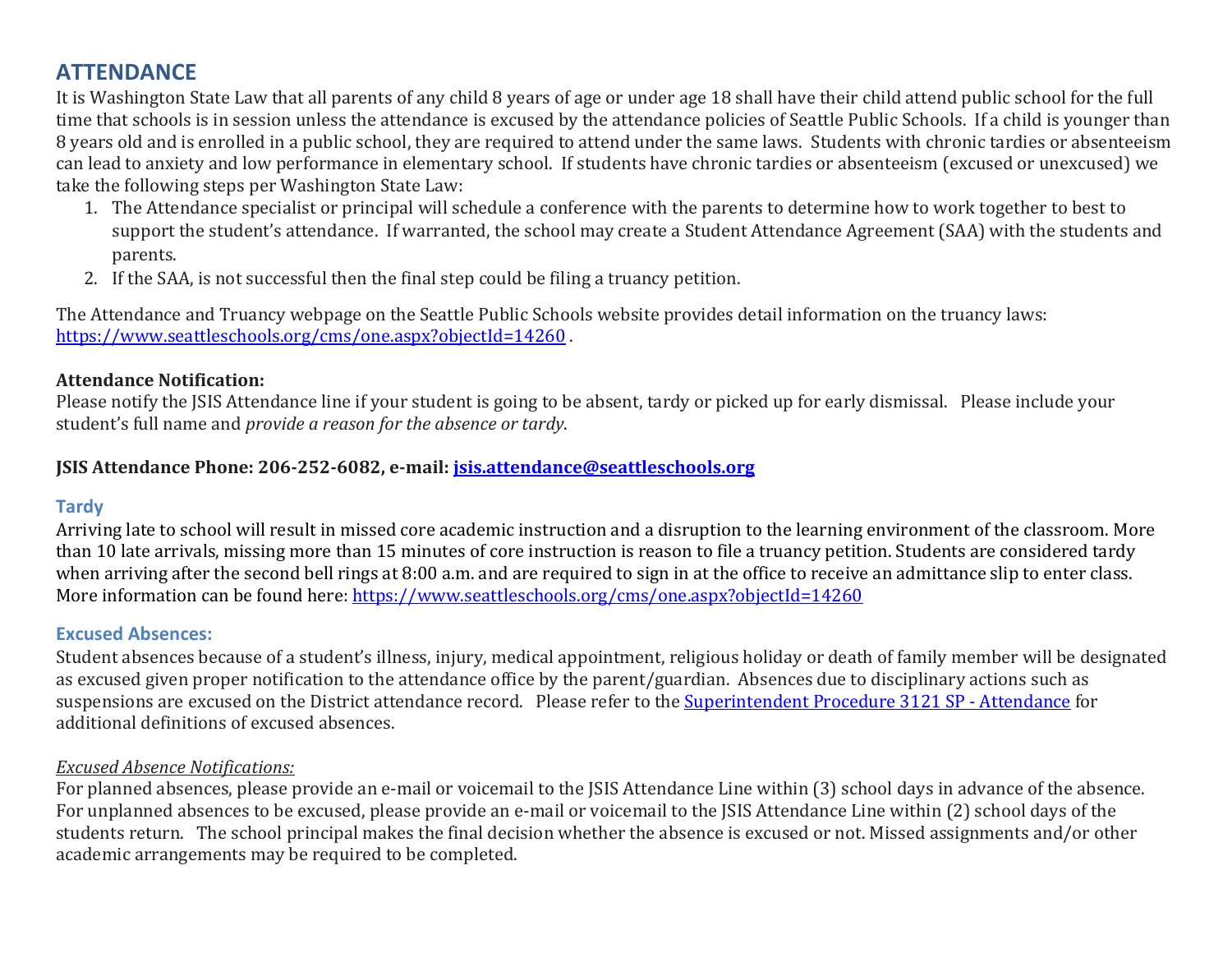#### *Excessive Excused Absences:*

Excessive excused absences are defined by 5 or more excused absences within any month or 10 excused absences with the school year. Please provide a doctor's note to the JSIS Attendance Line if your child will be absent multiple days for medical reasons. Excessive excused absences may result in truancy petition.

## **Unexcused Absences:**

All other reasons than those listed above will be considered an unexcused absence.

## **Family Vacations**

Family vacations of any duration are considered unexcused absences.

## **Vacation Policy**

We receive many notifications throughout the year that students are going to be missing some days of school for family vacations. While we would love to have students attend every single day of school so that they can experience all of the learning experiences we have planned for them, we are cognizant of the fact that sometimes, despite your best efforts, family plans necessitate you taking your student out of school. We appreciate all of your efforts to keep these occurrences to a minimum. However, if you do have a need to schedule a family vacation while school is in session, it is important that families know the policies that would apply in this situation.

According to Washington State Law:

1. Vacations and trips are not excused while school is in session. The only exception would be if the main focus or purpose of the trip is educational (i.e. visiting colleges, serving as a youth counselor). This does not include family trips that include some educational aspects. 2. Absences in excess of 20 consecutive days may result in students being unenrolled from JSIS.

BLT in conjunction with teachers have also agreed on the following policies:

1. Absences for vacation will be entered as unexcused vacation in order to differentiate the

absence from a more serious truancy concern.

2. JSIS BLT in conjunction with teachers, have agreed that teachers will not provide lesson plans, copies, upcoming assignments or missed assignments. Rather, teachers will provide families with an account of which concepts will be missed while their children are gone. It will be the responsibility of families to contact teachers to obtain this information and to make sure that their children work on the missed concepts.

3. Absences for small day or half-day trips that have an educational purpose and focus (singing in a choir, community service etc.) will be excused.

As always, please make sure that you notify the attendance line at (206) 252-6082 or email at [jsis.attendance@seattleschools.org](mailto:jsis.attendance@seattleschools.org) and provide a reason for the absence whenever your child is absent so that we can correctly enter the absence into our system. Thank you for your cooperation. If you have any questions, please contact the office.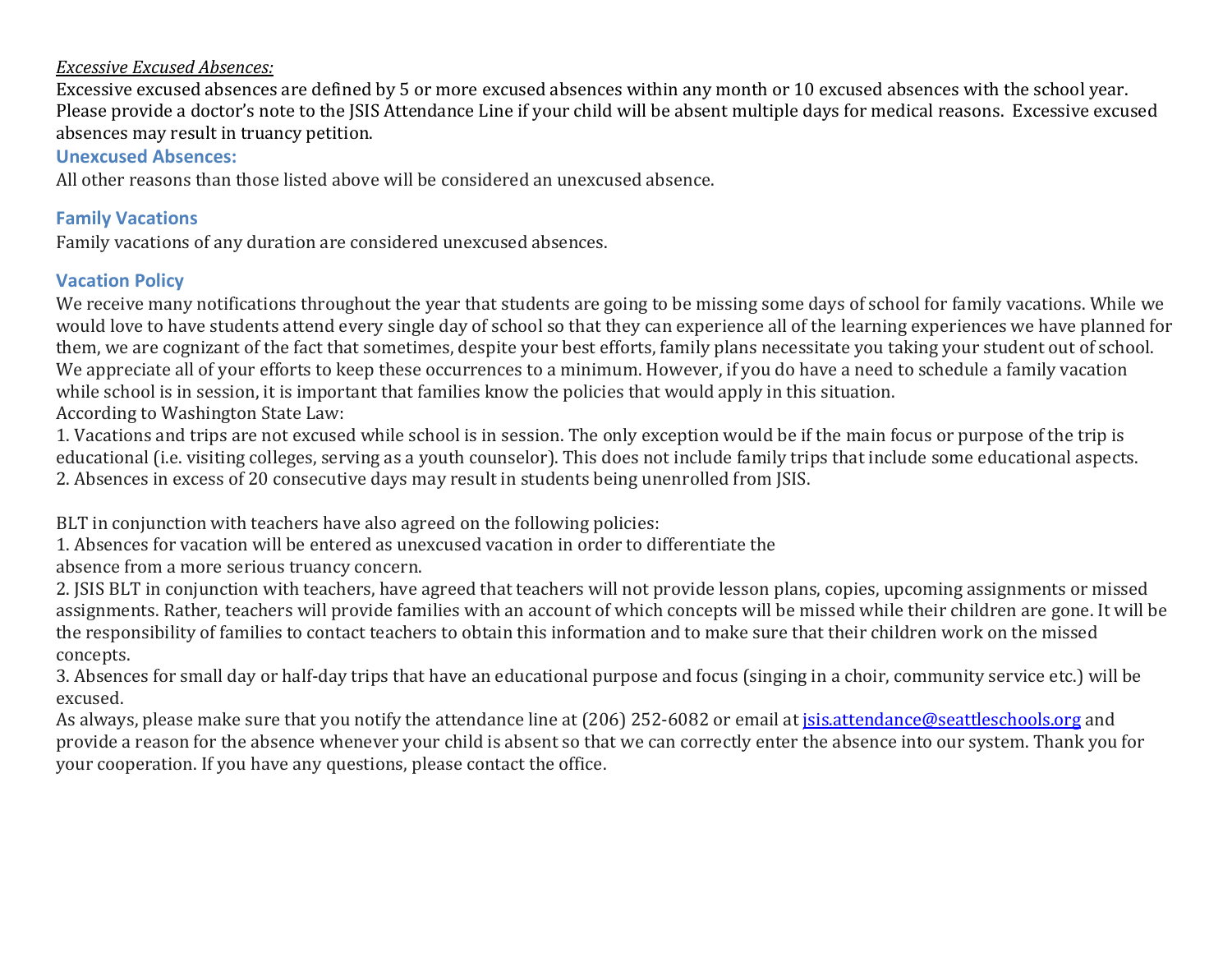## **Field Trips**

The teachers send the day field trip consent forms home and a quick return back to the school is greatly appreciated. The need for parent volunteers for the day field trips are communicated through the teacher's newsletters.

Information on field trip procedures can be found at<http://www.seattleschools.org/cms/One.aspx?portalId=627&pageId=17849>

## **International Field Trips**

There is a yearly educational trip to the JSIS sister school, Juan de la Barrera (JB) in Puerto Vallarta, Mexico. This trip is open to all students at JSIS. More information can be found at: [http://stanfordes.seattleschools.org/extracurricular/educational\\_trip\\_to\\_mexico\)](http://stanfordes.seattleschools.org/extracurricular/educational_trip_to_mexico)

Every 5th grade Japanese student has the opportunity to go to Japan for a couple of weeks. One week is spent with a host family in Japan and the second week is spent visiting various educational sites in Tokyo. More information can be found at: [http://stanfordes.seattleschools.org/extracurricular/japan\\_trip](http://stanfordes.seattleschools.org/extracurricular/japan_trip)

## **Illness**

In general, if your child appears or behaves ill, has eye drainage, a fever over 100 degrees Fahrenheit, a persistent cough or cold, diarrhea, vomiting, a rash, or has had an injury or surgery, consider keeping him/her at home to decrease the chances of spreading illnesses in the school and promote a quicker recovery.

More detailed guidelines for parents on when to keep a child home can be found here:

[http://www.seattleschools.org/UserFiles/Servers/Server\\_543/File/District/Departments/Health%20Services/Communicable%20Disease](http://www.seattleschools.org/UserFiles/Servers/Server_543/File/District/Departments/Health%20Services/Communicable%20Disease/Too%20Sick%20for%20School.pdf) [/Too%20Sick%20for%20School.pdf](http://www.seattleschools.org/UserFiles/Servers/Server_543/File/District/Departments/Health%20Services/Communicable%20Disease/Too%20Sick%20for%20School.pdf)

## **Inclement Weather**

Schedule changes due to the weather will be communicated through:

- Seattle Public Schools' district [http://www.seattleschools.org/a](http://www.seattleschools.org/)nd school websites <http://stanfordes.seattleschools.org/>
- Automated phone calls or email messages from the district to parents or guardians
- The district'[s Twitter page](https://twitter.com/seapubschools) <https://twitter.com/seapubschools>
- Local media outlets
- Ms. Sarah's REMIND

## **EMERGENCIES**

It is critically important to keep your emergency information current with the school. In the event of a disaster or emergency during school hours, your child will be released to an authorized adult only if that person has a photo ID to verify their identity.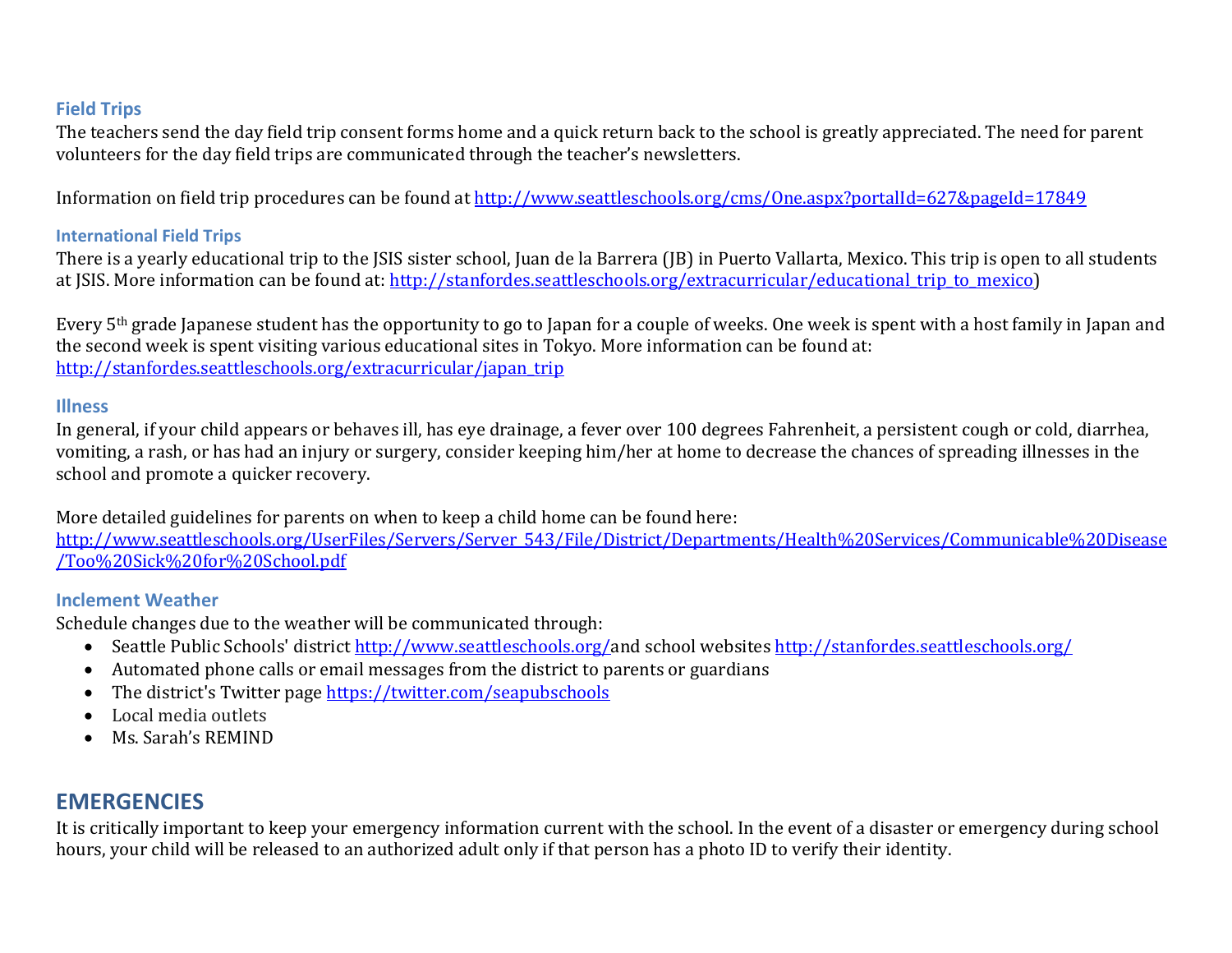During a time of disaster or emergency, the phones will not be answered. Please do not call the office. If possible the Principal will send out an email with information on the incident and plans to keep your student safe.

Drills will be done throughout the school year to help prepare the staff and students to respond to various types of potential emergencies. For more information on drills done during the school year visit: [https://www.seattleschools.org/cms/one.aspx?pageId=8854195.](https://www.seattleschools.org/cms/one.aspx?pageId=8854195)

SPS Emergencies – Policy No. 3432 retrieved from: https://www.seattleschools.org/UserFiles/Servers/Server 543/File/Migration/Departments/HR/3432.pdf

Families will be asked to write a comfort letter to be given to students during an emergency. These letters will be kept at school, and recycled at the end of the year. Information is included in the first day packet.

## **Health**

The Nurse's Office is located in the Main Office. The school nurse is in the building 2 days a week, from 7:25 a.m. to 2:55 p.m. For more information see the School Nurse webpage on the JSIS website. <http://stanfordes.seattleschools.org/cms/One.aspx?portalId=11855&pageId=91542>

For more information on SPS Health and Safety:<https://www.seattleschools.org/cms/One.aspx?portalId=627&pageId=18950>

For information on infectious diseases guidelines for school staff (from the OSPI): [http://www.seattleschools.org/UserFiles/Servers/Server\\_543/File/District/Departments/Health%20Services/Communicable%20Disease](http://www.seattleschools.org/UserFiles/Servers/Server_543/File/District/Departments/Health%20Services/Communicable%20Disease/InfectiousDiseaseControlGuide.pdf) [/InfectiousDiseaseControlGuide.pdf](http://www.seattleschools.org/UserFiles/Servers/Server_543/File/District/Departments/Health%20Services/Communicable%20Disease/InfectiousDiseaseControlGuide.pdf)

## **Head Lice**

Head lice are not considered a health hazard and do not spread any disease. The infestation of head lice is a nuisance and is not a sign of poor hygiene or uncleanliness at home or school.

Head lice are common among school-aged children. It is spread by direct contact with an infected person. It is uncommon to be spread by the infected persons clothing such as hats, scarves, coats, or other personal items (combs, brushes, or towels).

If head lice are discovered on your child during school hours, your child will complete the school day. Appropriate treatment for the live lice and nits will need to be started before your child returns to school. The nits may persist after the initial treatment for head lice, therefore nit removal is important to rid of the infestation.

Information on SPS policy on head lice can be found here: <http://www.seattleschools.org/cms/One.aspx?portalId=627&pageId=992096>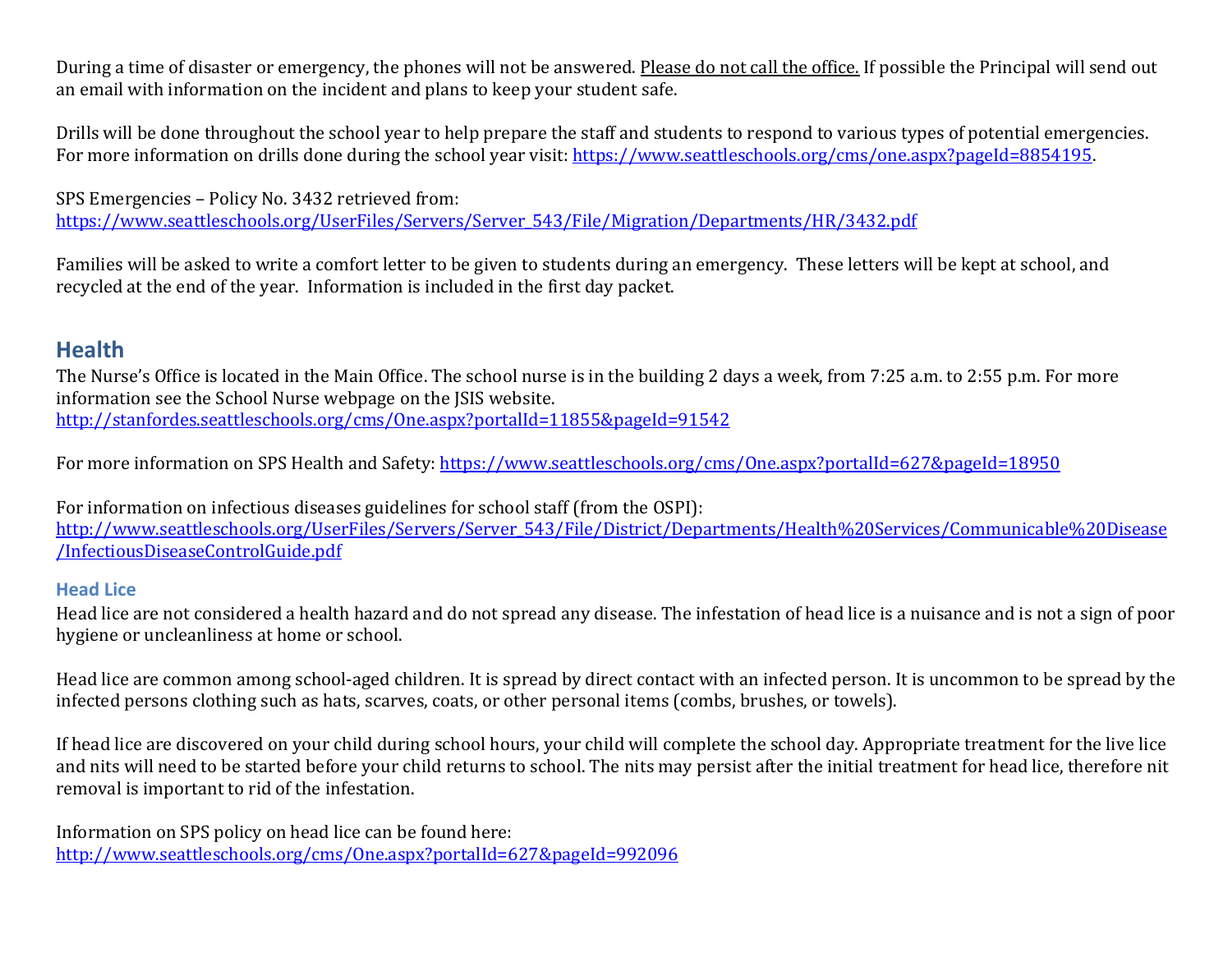For more detailed information visit the CDC website on Head Lice.<http://www.cdc.gov/parasites/lice/head/>

## **Health screenings**

Washington State law states vision and hearing screening test will be done in kindergarten, and grades 1, 2, 3, 5, and 7. If resources permit other grades shall be screened. Parents, guardians or school staff can refer children showing symptoms of possible hearing loss or vision problems to the school district to be screened. <http://apps.leg.wa.gov/WAC/default.aspx?cite=246-760&full=true#246-760-020>

SPS Hearing and Vision Screening Policy No. 3431: [https://www.seattleschools.org/UserFiles/Servers/Server\\_543/File/Migration/Departments/HR/3431.pdf](https://www.seattleschools.org/UserFiles/Servers/Server_543/File/Migration/Departments/HR/3431.pdf)

#### **Immunizations**

Immunizations not only protect children and the public, but also future generations from vaccine-preventable diseases. Washington State law requires the schools to document and report the immunization status of each student. A Certificate of Immunization Status or CIS must be completed every year. For students with exempt status a signed Certificate of Exemption or COE must be turned in. These forms can be found here:<http://stanfordes.seattleschools.org/about/forms>

More information on the Washington State laws on immunization can be found on the Washington State Department of Health website. <http://www.doh.wa.gov/CommunityandEnvironment/Schools/Immunization/VaccineRequirements>

General information on immunization can be found on the Central for Disease Control and Prevention website. <http://www.cdc.gov/vaccines/vac-gen/why.htm>

## **Injury**

First aid or emergency treatment will be administered in case of an injury during school hours. Further medical attention is the responsibility of the parent or guardian in non-emergency cases. The student's parent or guardian will be notified of the injury, illness, or physical trauma occurred as soon as practical.

Student accident/sickness insurance program is available for voluntary purchase to help cover the cost of your student's medical costs due to injury or illness. More information can be found here: [http://stanfordes.seattleschools.org/UserFiles/Servers/Server\\_11771/File/Enrollment/FirstDayPackets/2015-](http://stanfordes.seattleschools.org/UserFiles/Servers/Server_11771/File/Enrollment/FirstDayPackets/2015-16%20student%20accident%20letter.pdf) [16%20student%20accident%20letter.pdf](http://stanfordes.seattleschools.org/UserFiles/Servers/Server_11771/File/Enrollment/FirstDayPackets/2015-16%20student%20accident%20letter.pdf) 

SPS Response to Student Injury or Illness, Policy No. 3418 [https://www.seattleschools.org/UserFiles/Servers/Server\\_543/File/Migration/Departments/HR/3418.pdf](https://www.seattleschools.org/UserFiles/Servers/Server_543/File/Migration/Departments/HR/3418.pdf)

## **Medical Conditions**

Washington State law requires schools to be prepared to manage a life-threating event the day the student with known life-threating medical condition starts school. Specific forms will need to be completed AFTER July 1st for the following school year. The required forms can be found here:<http://www.seattleschools.org/cms/One.aspx?portalId=627&pageId=1040772>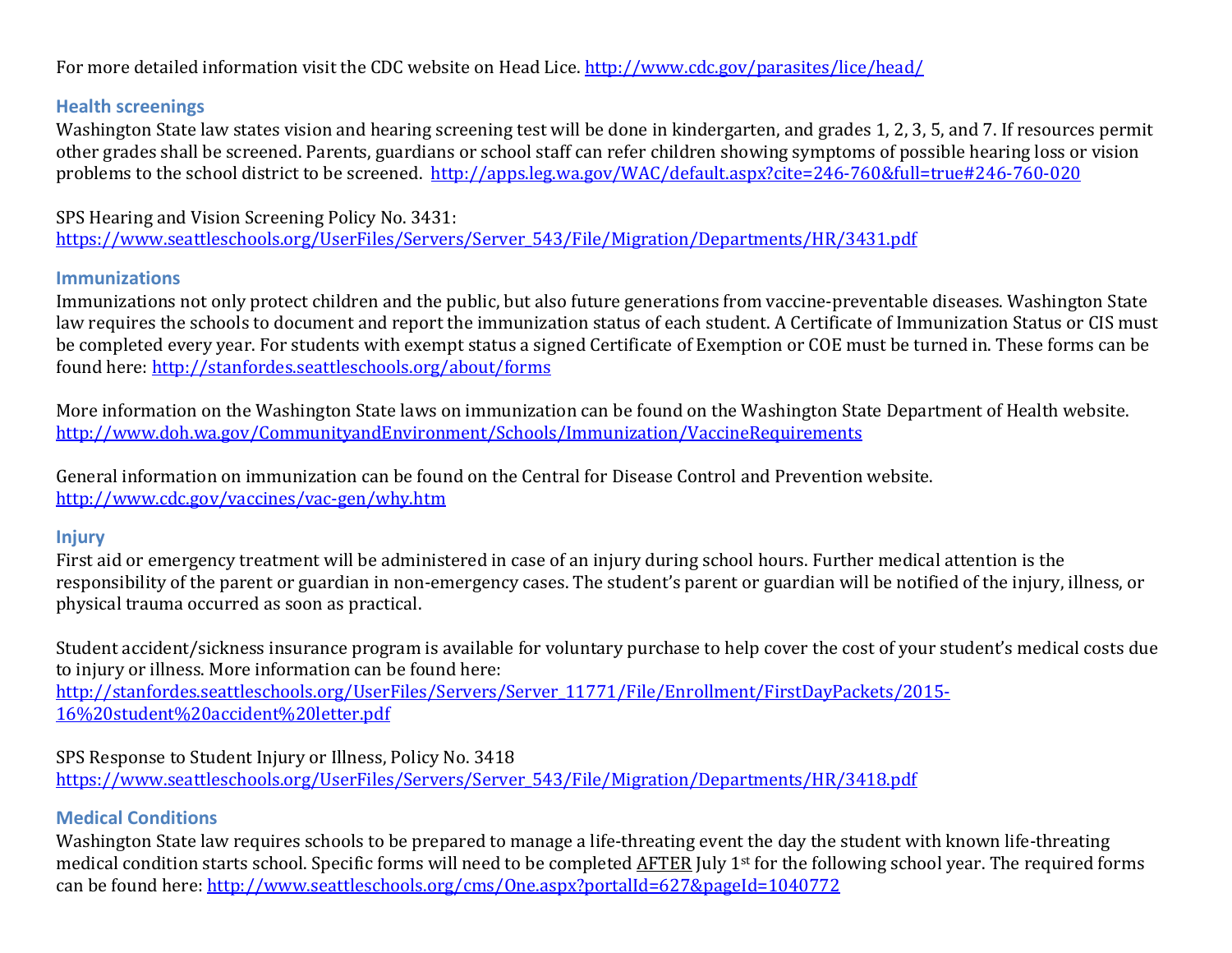## **Medications in School**

Medications used in school must accompany a completed Authorization for Medication to be Taken at School form by a parent or guardian. This form must be completed for prescription and over-the-counter medications, regardless of the duration the medication must be taken.

The medication must be brought to the school by a parent or guardian. Injectable medication will not be administered unless the child is susceptible to a life-endangering situation.

A consent form can be found on-line or in the school office.

## PROCEDURE 3416SP:

[https://www.seattleschools.org/UserFiles/Servers/Server\\_543/File/District/Departments/School%20Board/Procedures/Series%203000](https://www.seattleschools.org/UserFiles/Servers/Server_543/File/District/Departments/School%20Board/Procedures/Series%203000/3416SP.pdf) [/3416SP.pdf](https://www.seattleschools.org/UserFiles/Servers/Server_543/File/District/Departments/School%20Board/Procedures/Series%203000/3416SP.pdf)

## POLICY:

[https://www.seattleschools.org/UserFiles/Servers/Server\\_543/File/Migration/Departments/Nursing/Health-](https://www.seattleschools.org/UserFiles/Servers/Server_543/File/Migration/Departments/Nursing/Health-Related%20School%20Info/policy.pdf)[Related%20School%20Info/policy.pdf](https://www.seattleschools.org/UserFiles/Servers/Server_543/File/Migration/Departments/Nursing/Health-Related%20School%20Info/policy.pdf)

## **Dress Code**

JSIS adheres to the newly adopted SPS dress code policy.

[https://www.seattleschools.org/UserFiles/Servers/Server\\_543/File/District/Departments/School%20Board/Policies/Series%203000/32](https://www.seattleschools.org/UserFiles/Servers/Server_543/File/District/Departments/School%20Board/Policies/Series%203000/3224.pdf) [24.pdf](https://www.seattleschools.org/UserFiles/Servers/Server_543/File/District/Departments/School%20Board/Policies/Series%203000/3224.pdf)

## **Lunch, recess, parties**

The school staff monitors the lunchroom. The 3<sup>rd</sup>, 4<sup>th</sup> and 5<sup>th</sup> grade students volunteer in the kitchen, wipe down tables after lunch, and monitor the recycling and food waste collection line.

Recycling is strongly encouraged at JSIS as a part of learning to be proficient in environmental stewardship. [http://stanfordes.seattleschools.org/services/environmental\\_stewardship/composting\\_and\\_recycling](http://stanfordes.seattleschools.org/services/environmental_stewardship/composting_and_recycling) )

Party invitations should not be distributed in school if the whole class is not invited to avoid conflict and hurt feelings.

## **Rules**

We are in the process of revising these rules, but as a staff we have agreed to begin the year with the following expectations.

## Bathroom

- Walk to and from quickly and quietly
- One person per stall or urinal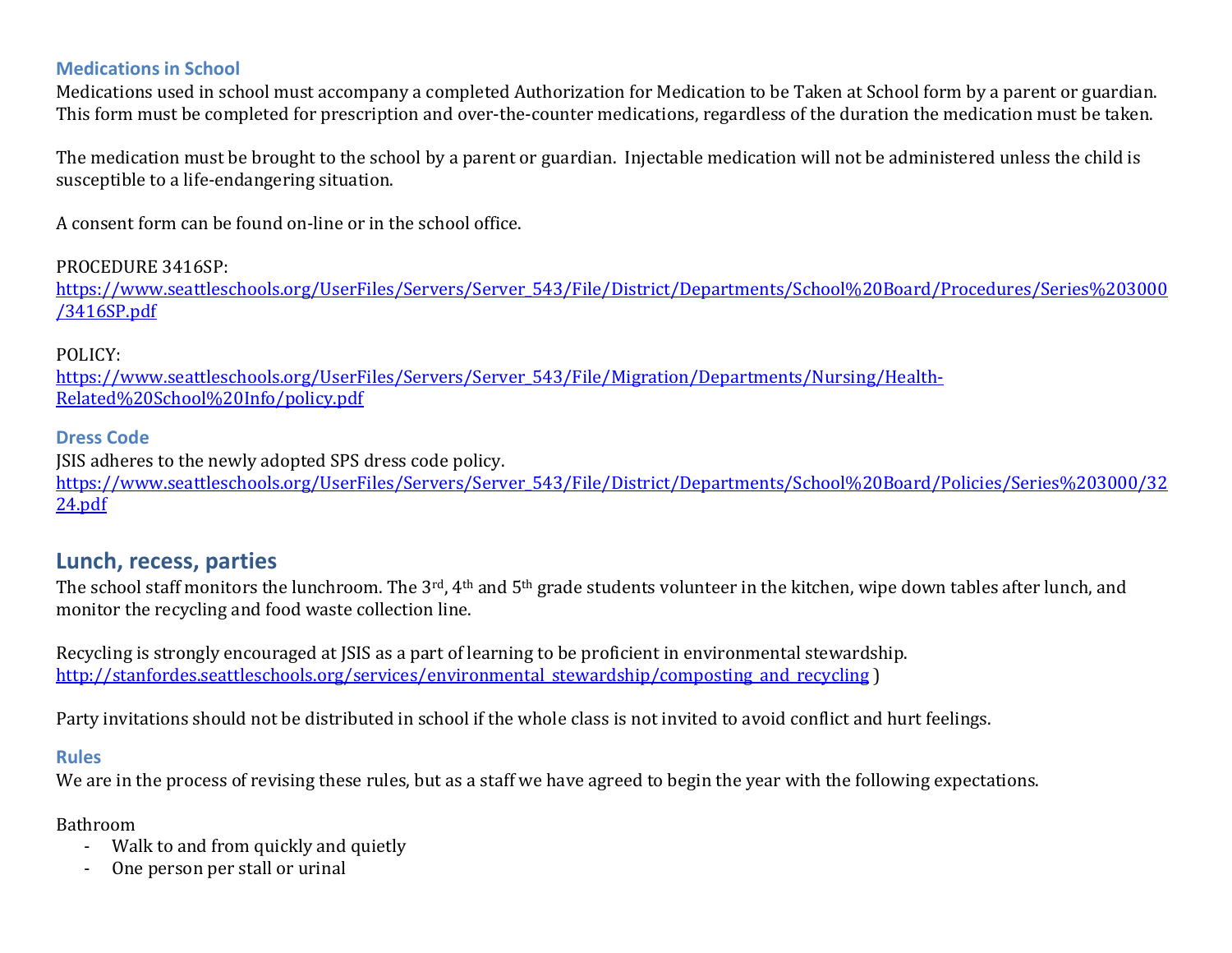- Lock the stall door
- Flush
- Wash your hands
- Only use what you need (soap and paper towels)
- Put paper towels in the correct container (garbage or compost)

## Cafeteria

## Bins

- Carry the bins with a partner
- Side by side
- Walking on the stairs
- Do not interrupt music to retrieve bins

## Lunch Room

- Inside voices
- Walking in all spaces
- Sit while eating<br>- Stay seated unti
- Stay seated until dismissed
- Food stays on the table
- Food cannot be shared
- Rags are for cleaning tables only
- Check tables and floor for trash and food
- Raise your hand to be dismissed

## Hallways and Stairways

- Quiet voice level 1
- Walk on the right side (except when instructed otherwise)
- Single file<br>- Be a role n
- Be a role model

Playground (rules will be adapted after new play structure is installed)<br>- Take care of plants, trees and leaves

- Take care of plants, trees and leaves
- Put equipment away at the bell, help responsibly
- Line up at the bell
- No balls by the play structure
- Don't leave the playground to retrieve a ball
- There will be new equipment on the first of each month
- If you need to use the bathroom or get a drink, use the door by LSA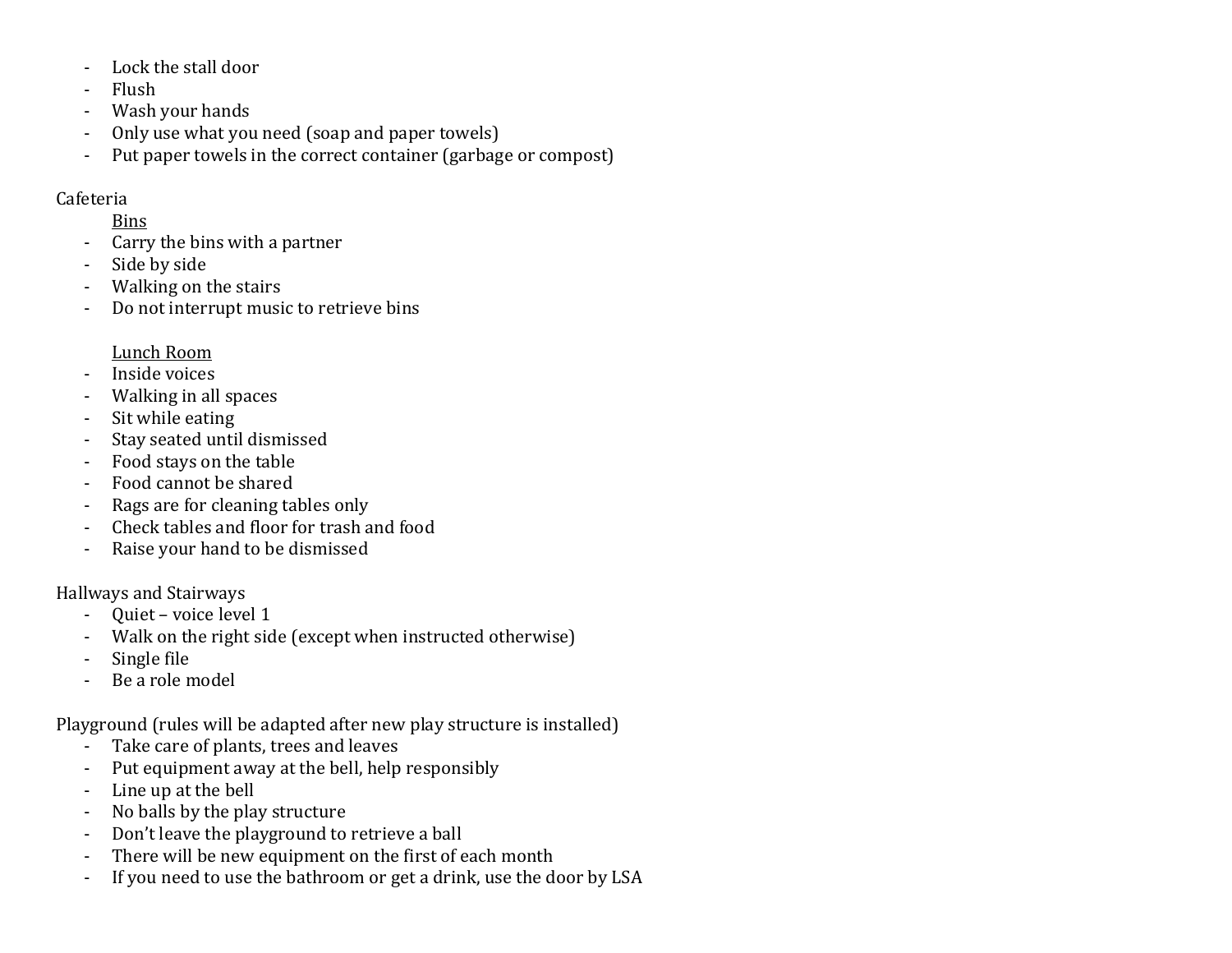- Stay on the playground, not in the hallway
- No wheels
- All adults need a visitor badge
- Play by school game rules
- Only 4/5 can play football
- No hard baseballs
- Play tag safely
- Soft sided Frisbees only
- Don't run under the monkey bars
- Don't climb fences or drain pipes

## **Game rules**

## **Tetherball**

- The server holds ball, then hits (not throws) it
- The receiver tries to hit the other way
- A player is OUT if s/he:
	- o Touches the rope
	- o Steps across the line
	- o Stops the ball
- The winner serves the next game
- A player who wins three games in a row will go back in line

## **Four Square**

- The server, in box A, bounces the ball in his/her square, then hits it to another square using both hands
- The ball must arc
- If the ball hits the line, the player who hit it is out
- If the ball hits a player's body, that player is out
- NO spinning, carrying, tea parties

## **Kick Ball**

- Teams will have an even number of players
- All players on a team will go up to kick before any goes twice
- The kicker must kick from the white box
- A ball outside the first or third baseline is a foul
- Three strikes make an out
- Four fouls makes a walk
- A player is OUT if: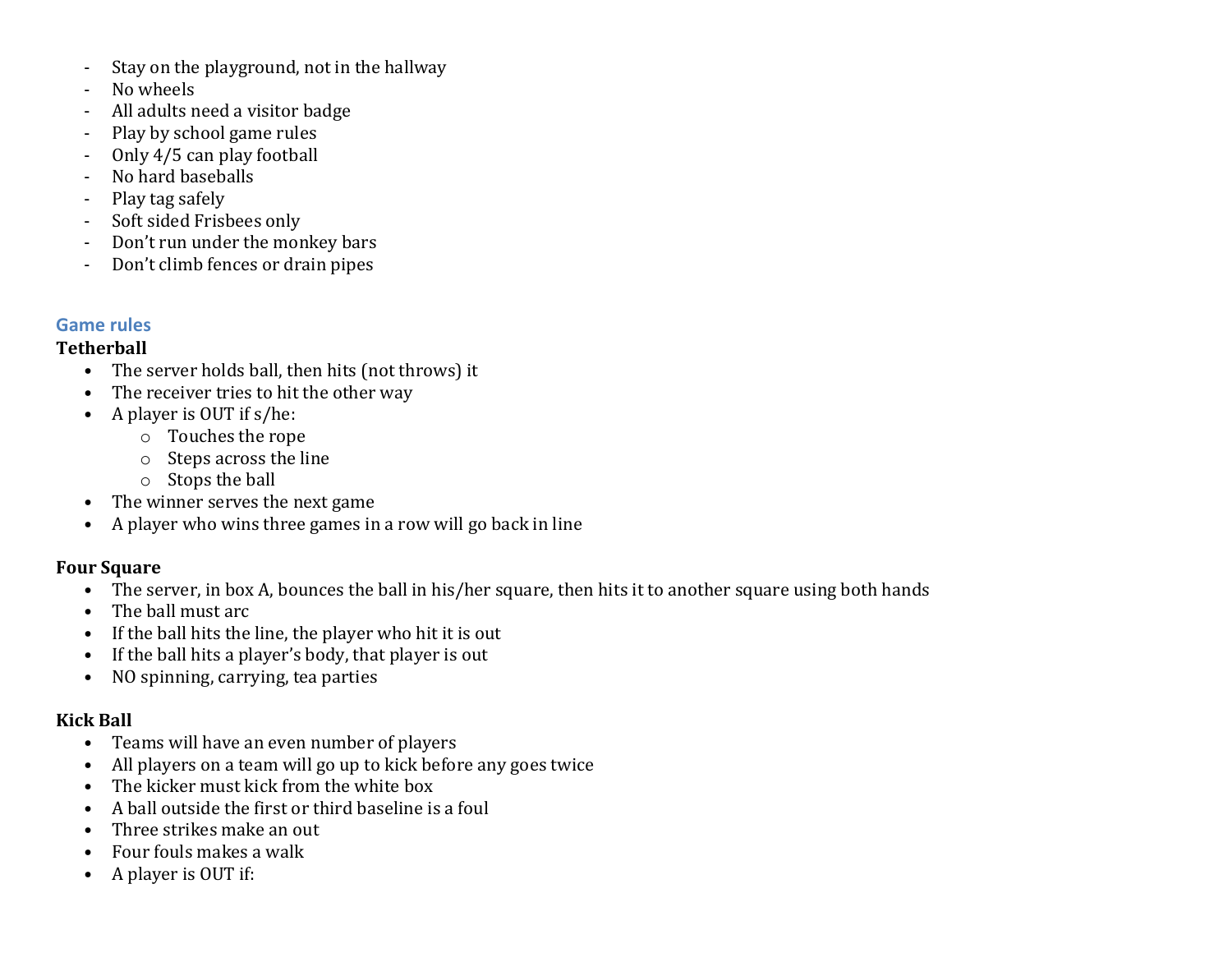- o The ball is caught
- o S/he is hit by the ball
- o S/he is beat to the base by a player with the ball
- o S/he is forced out

## **Climbing Structure / Chips Area**

- Slide go DOWN the slide feet first, one at a time, then move away
- Chips belong on the ground they are not for throwing/playing
- Play equipment does NOT belong on the climbing structure / chips area

## **Classroom parties**

Each teacher will provide rules on classroom parties, including birthday celebrations. Please check with your student's teacher for his/her classroom party rules.

## **Other**

## **Electronics, toys, and athletic equipment**

Electronics are not allowed in school. Bringing toys to school is discouraged. Teachers will decide on classroom rules and exceptions. The PE teacher, in consultation with the classroom teacher, will review the use of athletic equipment from home. Fidgets (including fidget spinners) are tools to be used for specific purposes and are not toys. As tools, their allowance and use will be determined by the teacher, IEP, or 504 plan.

## **Lost and Found**

Lost and found items will be along the north wall of the cafeteria. Periodically throughout the school year, items left will be donated to charity. Notification on when this will happen will be sent out to the parents prior to making the donation.

Items found that may be of value can be turned into the office. If the item is not claimed within 5 days of it being turned in, the person who found it may make a claim to it.

## **Pets**

Pets are not allowed on school grounds as per the Seattle city ordinance SMC 9.25.084. [https://www.municode.com/library/wa/seattle/codes/municipal\\_code?nodeId=TIT9AN\\_CH9.25ANCO\\_9.25.084OFRECO&showChanges=tr](https://www.municode.com/library/wa/seattle/codes/municipal_code?nodeId=TIT9AN_CH9.25ANCO_9.25.084OFRECO&showChanges=true) [ue](https://www.municode.com/library/wa/seattle/codes/municipal_code?nodeId=TIT9AN_CH9.25ANCO_9.25.084OFRECO&showChanges=true)  Please do not leave pets unattended near the school grounds. This can be unsafe for both the animal and the students.

## **Phone use, including cell phones**

Cell phones are not allowed in the school.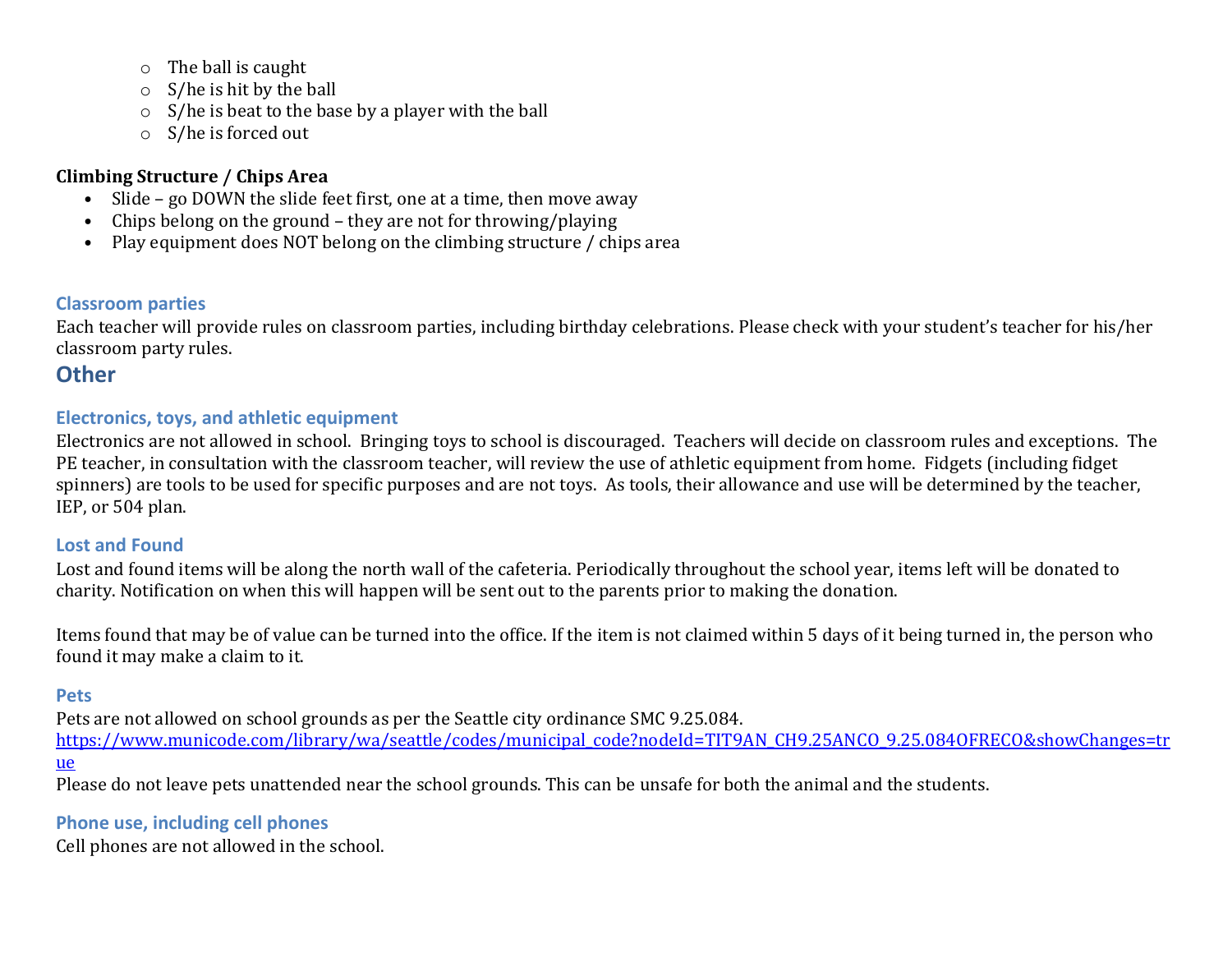## **School supplies**

There is a classroom supply fee for each student to cover the supplies used for the year for all the student's classes. JSIS purchases the supplies in bulk for shared classroom supplies. There may be additional requests for supplies made by the teachers in the upper grades. The teachers will provide information about the additional supplies after the teacher assignments are made in August.

Partial and full scholarships will be available. To request a scholarship, please fill out the information in the opening day packet or contact Ms. Sarah.

## **Homework**

Research shows that homework at the elementary level has only a very marginal effect on student growth (Hattie, 2013). However, research does strongly support daily reading which supports not only reading skills, but also math, communication and social emotional skills. (DeLoatch, Pamela. "The Long-Term Effects of Skipping Your Reading Homework." *Edudemic*. N.p., 14 Apr. 2015. Web. 2 Oct. 2015.)

In line with our commitment to use research based practices, the staff at JSIS has decided to decrease the amount of daily homework. As a result, we have created the following homework plan. While we realize that this is a significant change for families we believe that this change will allow us to adjust our focus on those strategies that will have a more profound impact on student achievement.

2019-2020 Homework Policy

• All teachers may send home daily work that is not completed in class.

| <b>Grade Level</b> | English                                                                                     | Target Language                                                                   |
|--------------------|---------------------------------------------------------------------------------------------|-----------------------------------------------------------------------------------|
| K/1                | 20 minutes reading<br>(independent or being read to)                                        | 10 minutes reading and some literacy homework beginning after<br>Nov. conferences |
| 2/3                | 20 minutes reading<br>One class-related assignment per<br>trimester                         | 1 double sided sheet of language practice per week                                |
| 4/5                | Reading at least 30 minutes 5 times a<br>week.<br>Weekly reading and writing<br>assignments | Up to 2 double sided sheets language assignment per week                          |

## **Valentine's Day**

K-1: Each class will have an activity centered around friendship and/or love. There are NO Valentine exchanges and students should not bring Valentines to school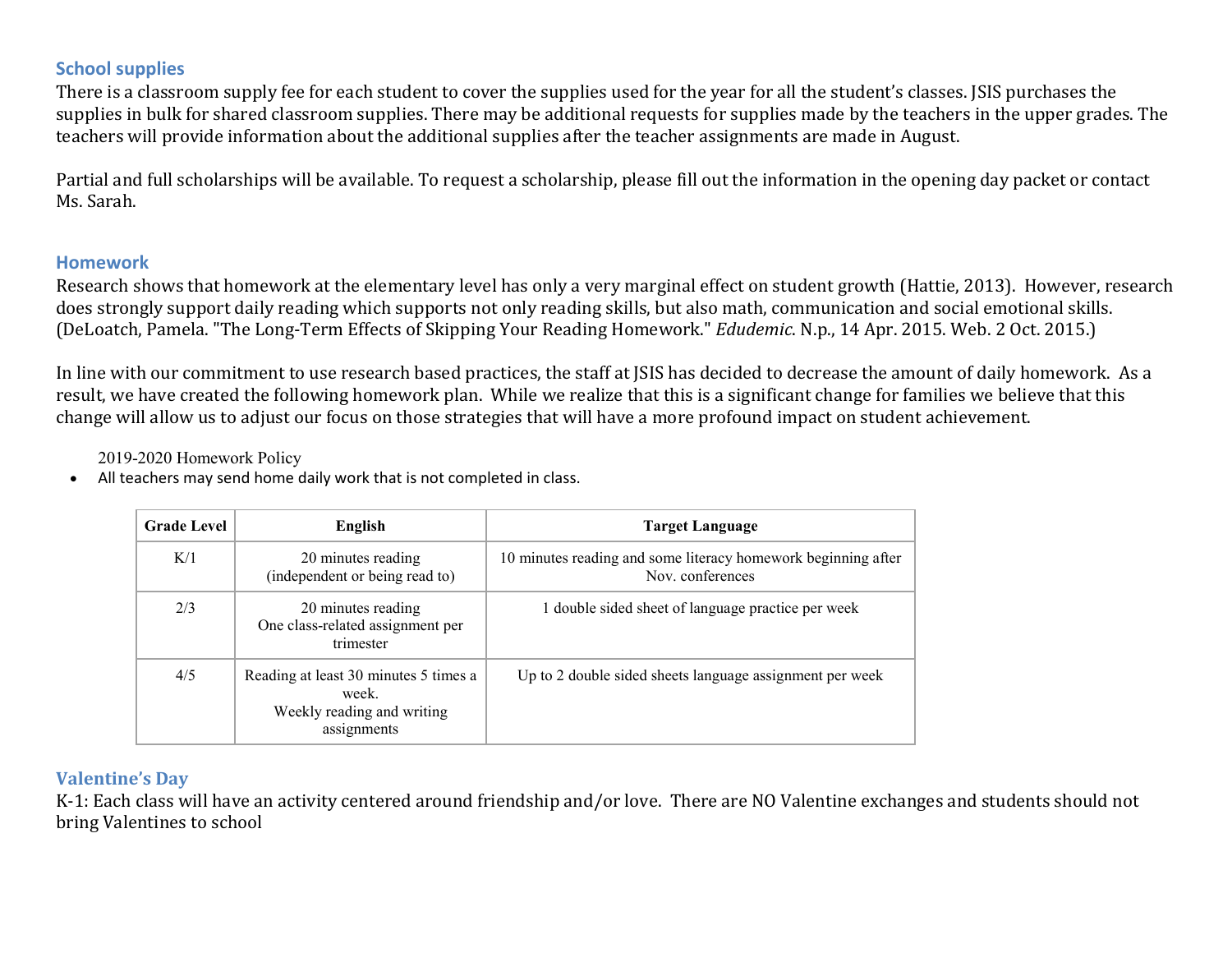2-5: There will be a Valentine exchange in either the language or English side of the day. Students must bring a Valentine for each classmate, if they want to exchange.

## **Halloween / Monster Mash**

On the Friday before Halloween, JSIS hosts the Monster Mash. This is a Halloween Carnival, sponsored by PTA. There are games, food, activities and students are encouraged to wear appropriate costumes. There is also a book fair in the library.

On Halloween, no costumes are allowed at JSIS.

#### **Events**

## **VOLUNTEER APPRECIATION BREAKFAST**

The Volunteer Appreciation Breakfast is an event sponsored by the JSIS staff in recognition of the volunteers who have generously given their time throughout the school year within the classrooms, at JSIS events, and as field trip chaperones. This event is usually held in the JSIS Library in mid- May at the start of the school day and runs about an hour. Kindergarten classes and sometimes other classes will do a small performance, the staff will do a performance, and a light breakfast, coffee, and tea will be served. JSIS eNews and teachers will communicate the details of the event in early May. All JSIS volunteers are welcome and encouraged to attend.

#### **JSIS BBQ**

The JSIS BBQ is an all school event happening in June during a modified lunch schedule during the school day. Students can participate in the BBQ by purchasing the special BBQ lunch menu or bringing their own lunch from home. Lunch is served outdoors with the help of parent volunteers and the cafeteria tables are also set up on the playground. Parent volunteers help grill the burgers and hot dogs making it a fun event for both students and parents. All parents/family members are welcome to attend and can purchase their own lunch the day of the event with cash or check. Parents should add money to their students' lunch account at least two days prior to the event if the student would like to buy lunch that day. Please review the section of the Family Handbook on purchasing lunch for more information on how to add money to your student's lunch account. The JSIS website and eNews will have more details on the event including the menu and modified lunch schedule at the end of May.

## **PTA**

JSIS is a part of the Seattle Council, in Region 6, of the Washington State Parent Teacher Association. Becoming a member of the JSIS PTA will give you a voice in the voting process and your child will be able to participate in the JSIS After School Activities Enrichment Program.

For more information visit the JSIS PTA website. [http://stanfordes.seattleschools.org/get\\_involved/p\\_t\\_s\\_a\\_home\\_page](http://stanfordes.seattleschools.org/get_involved/p_t_s_a_home_page)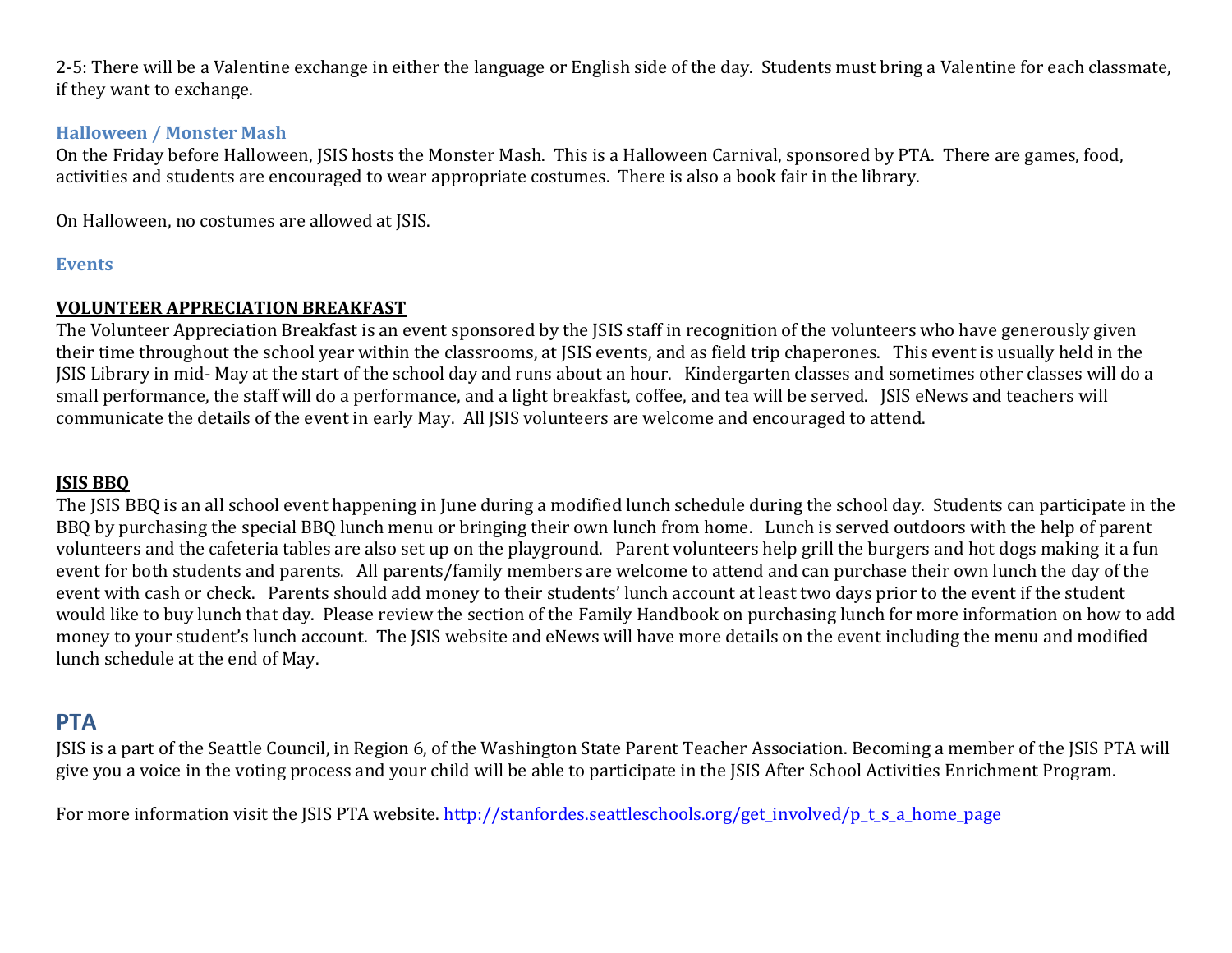## **Parent Volunteering**

There is a wide assortment of volunteering needs at JSIS. The needs range from helping a teacher with a project in the classroom, helping in the JSIS Library, chaperoning Field Trips or helping with PTA events. Volunteering is great way to show support for the JSIS School Community and meet a variety of staff and other parents. Please consider volunteering a minimum of 5 hours during the school year.

*Prior to volunteering*, every volunteer must be background screened and have an approved Seattle Public Schools Volunteer Application in the SPS VolunteerLocal database. If you completed the on-line application and received an approval e-mail from the 2018-2019 school year you do not need to reapply. If not, please complete the SPS Volunteer Application on-line at [www.seattleschools.org/volunteer](http://www.seattleschools.org/volunteer). If you are interested in being a chaperone for a Field Trip please complete the main volunteer application *and* the appropriate Chaperone Field Trip form which can also be found on the same website.

We recommend completing your volunteer clearance at the beginning of the school year, so you don't miss out on an opportunity because you were not an approved to volunteer. *Please allow two weeks to process the application*. When submitting your SPS Volunteer Application, please ensure you have submitted the following:

- Your ID has uploaded correctly and is not expired.
- Your Adult Sexual Misconduct Training certificate is attached. If you have taken the ASM training in previous years you do not need the certificate, just enter the approximate date that you completed it.
- Proper documentation to establish the 3-year Washington State Residency requirement if your student has not been with Seattle Public Schools for 3 years.
- Complete the additional background screening or provide your international Visa if you have you not lived in Washington State for the past 3 years.

You will receive an e-mail, if any part of your application is not complete. Once approved for volunteering or chaperoning you will receive an e-mail confirmation clearly stating you're are approved to volunteer or chaperone with Seattle Public Schools. If you have any questions on the volunteer clearance process you can contact the JSIS Office.

#### **Classroom Parent Representatives (Room Reps)**

Every class at JSIS has between one and three parents who have volunteered to be "Room Reps" for their class. Room Reps facilitate classroom communication between parents, teachers, staff, the PTA and school community at large through class emails and personal communication. Room Reps help every family feel connected to the school, build a strong classroom community, and encourage volunteerism and participation in school events.

Duties Include:

- 1. As needed email/communication with parents and teachers
- 2. Assist teachers with organizing classroom volunteers and field trip chaperones
- 3. Aid PTA in strengthening JSIS parent community across grade level (socials or educational activities; 3 events per year recommended)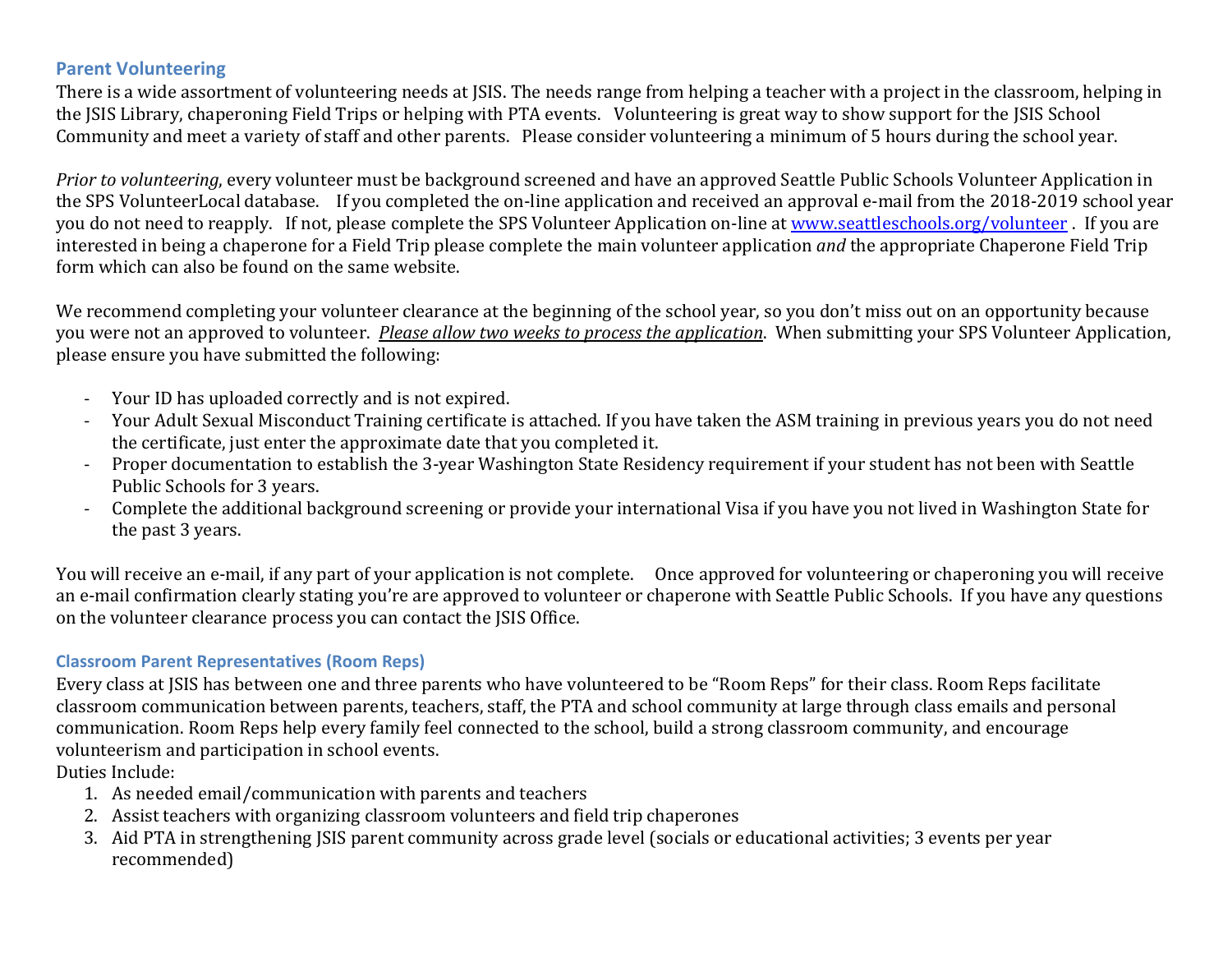## **Fund Raising**

All fundraising through PTA supports PTA's goals. PTA fundraising includes activities such as: Move-a-Thon and an annual giving drive. The funds raised go to support the PTA budget, including teacher classroom support, scholarships, and the art program. The Annual Fund raises money to primarily support the IA's and interns, in each language classroom. Specific fund raising activities may occur on occasion for a specific purpose.

## **Student behavior expectations**

The Student Rights and Responsibilities document applies to all students in the Seattle Public School district. The rules of conduct are designed to lawfully maintain and operate the School District include, but not limited to, ensuring the health and safety of students and employees. It is an effort to preserve an educational process that encourages learning by supporting pro-social behavior and correcting misbehavior.

Parents/guardians are encouraged to review the rules and discuss them with their student(s) to help them understand the meaning of the rules and consequences if they are violated.

Questions about the *Student Rights and Responsibilities* and their interpretations may be directed to the Discipline Office, Seattle Public Schools, MS 31-177, P.O. Box 34165, 2445 3rd Avenue South, Seattle, WA 98124-1165, telephone 206-252-0820. Inquiries will be either responded directly or be referred to the appropriate administrator.

Students Rights and Responsibilities 2015-2016 can be found here: [https://www.seattleschools.org/UserFiles/Servers/Server\\_543/File/District/Departments/Discipline/SRR-%20English%202015-16.pdf](https://www.seattleschools.org/UserFiles/Servers/Server_543/File/District/Departments/Discipline/SRR-%20English%202015-16.pdf)

## **Stars / Character Traits**

The schoolwide behavior expectations at JSIS are: respect yourself, respect others, respect your school. We have created a **John Stanford Stars** program, which focuses on one character trait per month.

For 2019-20, the character traits will be:

- September Courtesy/Respect
- October Empathy/Compassion
- November/December Integrity/Responsibility
- January Perseverance
- February Cooperation
- March Bravery/Assertiveness
- April Flexibility
- May Creativity
- June Review of all traits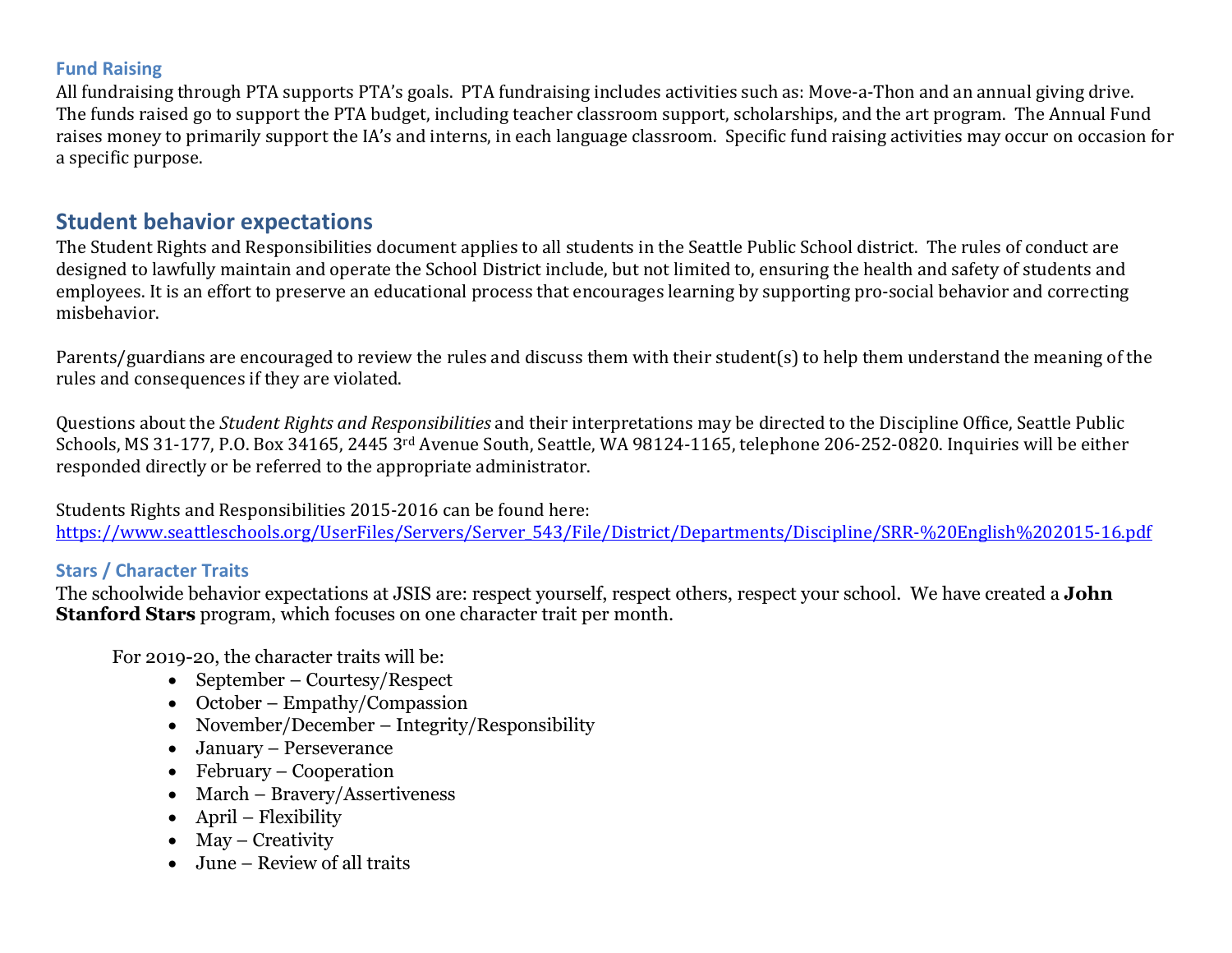Stars are given out by staff or students. The white copy goes home with the student who earned it, and the yellow copy gets placed in the red star on the office counter. Announcements will be read weekly, which will talk about the trait and also read some of the stars. The climate committee will continue to look at the best time and method for reading these announcements. Teachers will also ensure that every student earns at least one certificate during the course of the year. The certificate can be given for any trait up to the current trait. Names for certificates will be submitted to the Principal monthly, student pictures will be taken and displayed.

## **Student Misbehavior**

Disruption in the learning environment happens, and efforts will be made to promote learning. Discipline for misbehavior is determined on an individual basis and the results of the discipline are protected by FERPA regulations. Therefore, if your student is the victim, you may know the details of what happened to your student and if your child has a safety plan in place. However, the details such as the name of the perpetrator and disciplinary action that is in place will not be disclosed to you by the school.

Below is the matrix used for discipline for misbehavior at JSIS.

| Level 1                                                                                                                                                                                                                                                                            | Level 2                                                                                                                                                                                                                                  | Level 3                                                                                                                                                                                                                                                                                                                                                                                                                                  | Level 4                                                                                                                                                                                                                                                                                |
|------------------------------------------------------------------------------------------------------------------------------------------------------------------------------------------------------------------------------------------------------------------------------------|------------------------------------------------------------------------------------------------------------------------------------------------------------------------------------------------------------------------------------------|------------------------------------------------------------------------------------------------------------------------------------------------------------------------------------------------------------------------------------------------------------------------------------------------------------------------------------------------------------------------------------------------------------------------------------------|----------------------------------------------------------------------------------------------------------------------------------------------------------------------------------------------------------------------------------------------------------------------------------------|
| <b>Incidental Violations</b>                                                                                                                                                                                                                                                       | <b>Minor Violations</b>                                                                                                                                                                                                                  | <b>Major Violations</b>                                                                                                                                                                                                                                                                                                                                                                                                                  | <b>Illegal Violations</b>                                                                                                                                                                                                                                                              |
| (Non-referred/Non-recorded)                                                                                                                                                                                                                                                        | (Non-referred/optional recording)                                                                                                                                                                                                        | (Referred/Recorded)                                                                                                                                                                                                                                                                                                                                                                                                                      | (Referred/Recorded)                                                                                                                                                                                                                                                                    |
| Running<br>Loud voices/yelling<br>Off-task behavior<br>Name calling<br>Noise making<br>Insubordination<br>Inappropriate dress<br>Out of seat<br>Disruptive<br>Breaking cafeteria rules<br>Breaking playground rules<br>Chewing gum or eating candy<br>except by teacher permission | Lying/cheating<br>Indirect, inappropriate<br>language/gestures to other students<br>or teachers<br>Spitting<br>Forgery<br>Theft<br>Internet misuse/cyber-bullying<br>Third Level 1 Offense<br>Inappropriate behavior in the<br>bathrooms | Direct, inappropriate language/gestures to<br>adults<br>Fighting/physical aggression to cause harm<br>Overt defiance (refusal to leave classroom<br>when told by adult)<br>Property destruction/misuse<br>Skipping class/Leaving the school campus<br>Threatening pictures/notes<br>Severe harassment/bullying<br>Severe internet misuse/cyber-bullying<br>Harassment/bullying<br>Repeated Minor Offense<br>Other Exceptional misconduct | Drugs<br>Dangerous Weapons (or toys used as<br>weapons)<br>Serious Acts of Violence<br>Assault<br>$\Omega$<br>Inappropriate Sexual Conduct<br>Extortion/Blackmail/Coercion<br>Fighting<br>$\circ$<br>Hazing<br>$\circ$<br>Fire<br>Threats<br>Theft<br><b>Property Damage/Vandalism</b> |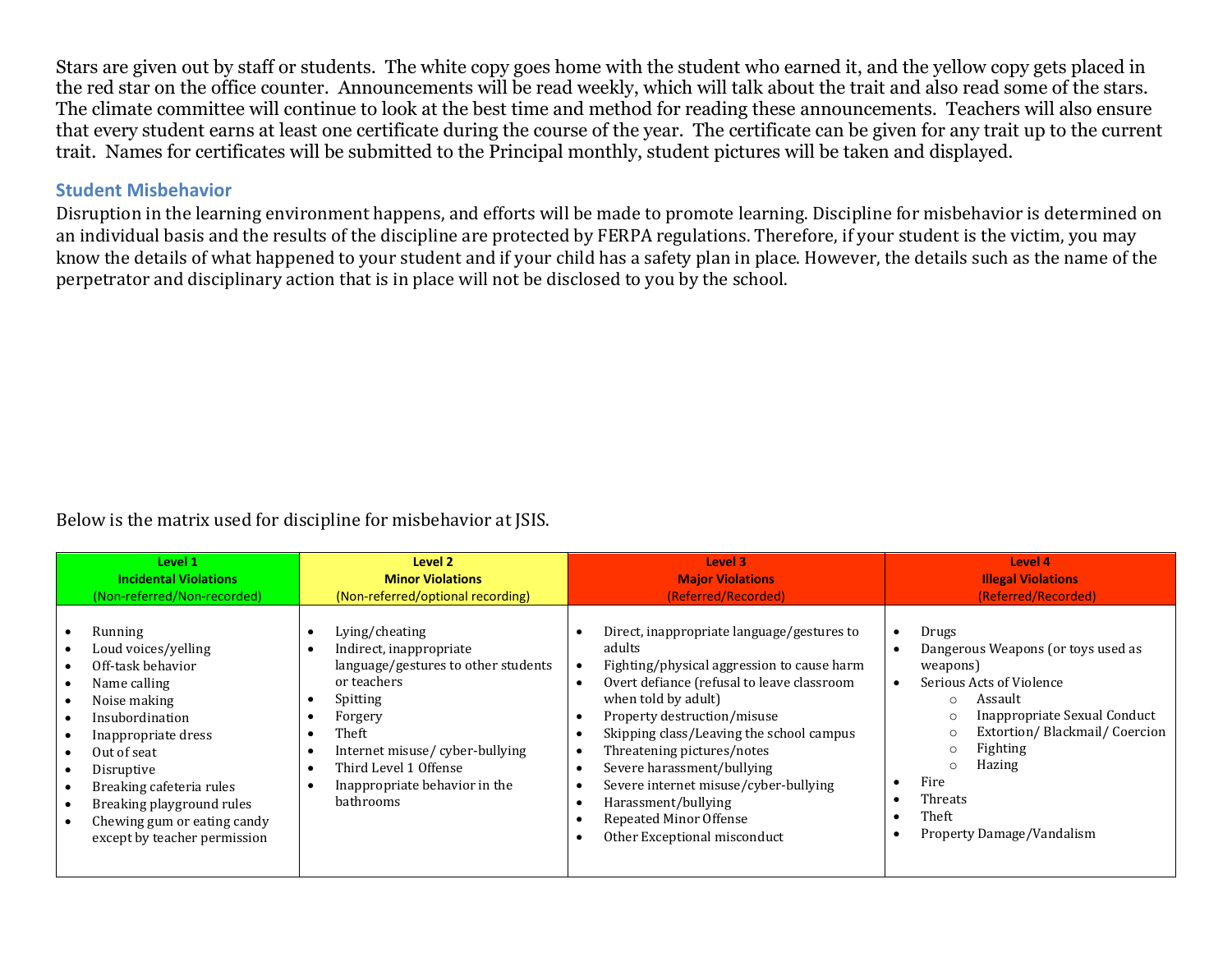## **Bullying**

Bullying awareness and prevention is a part of the curriculum at JSIS. However, there may be times where your child may have been a witness, victim, or the perpetrator of a bullying incident and talked about this at home. If your child talks about a bullying incident, get as much information as possible and inform your child's teacher and Principal of the incident. This information will bring awareness to the staff of potential incidents that may lead to bullying.

If your child is a victim of bullying or a physical altercation with another student, you will be notified of the circumstances, and a safety plan will be implemented to ensure your student feels safe at JSIS.

For more information on bullying and available resources for bullying can be found here: <http://www.seattleschools.org/cms/One.aspx?portalId=627&pageId=19265>

**Standard Discipline for Exceptional Misconduct**

The management and sanctions for exceptional student misconduct are outlined in the Standard Discipline for Exceptional Misconduct. <http://www.seattleschools.org/common/pages/DisplayFile.aspx?itemId=96422>

## **School Directory**

A school directory is produced by PTA. This year it is online called PT Office.

## **Rainy Day Dropoff**

When the administration determines the need for rainy day drop off, safety patrol will announce as students cross. In addition, Ms. Christa makes this announcement over the loudspeaker for those already on the playground.

## **Rainy Day Schedule (declared by administration)**

| Grades                                    | <b>ODD DAYS</b> | EVEN DAYS |
|-------------------------------------------|-----------------|-----------|
| Kindergarten & 1 <sup>st</sup> Grade      | Gvm             | Classroom |
| $2nd$ and $3rd$ Grade                     | Classroom       | Gvm       |
| 4 <sup>th</sup> and 5 <sup>th</sup> Grade | Classroom       | Classroom |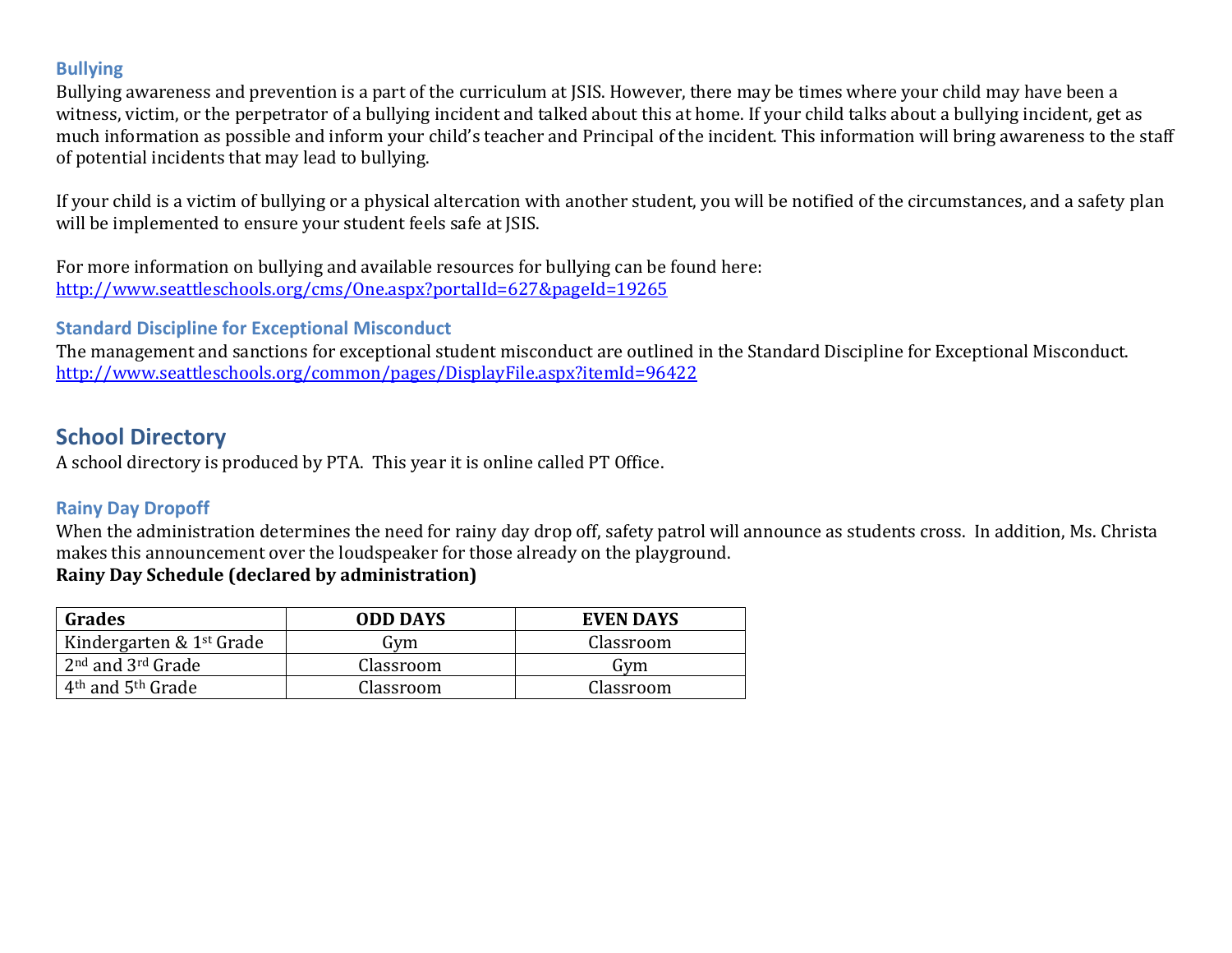## **Staff List**

Below is a list of JSIS staff and their email addresses.

| <b>Position</b>                   | Room (M-F unless noted) | <b>Name</b>              | e-mail addresses<br>@seattleschools.org |
|-----------------------------------|-------------------------|--------------------------|-----------------------------------------|
| Principal                         | Office                  | Sarah Jones              | sajones1                                |
| <b>Assistant Principal</b>        | Th, $F / e / o$ W       | Nicole Silver            | ncsilver                                |
| <b>Administrative Secretary</b>   | Office                  | Christa Howsmon          | cihowsmon                               |
| Office Assistant                  | Office                  | Julie Pellegrino Gilbert | japellegrino                            |
| Counselor                         | Office                  | Michael Ashley-Lanphear  | mtashleylanp                            |
| School Nurse                      | Days TBD                |                          |                                         |
| Kindergarten - English            | 203                     | Ashley Bonilla           | aabonilla                               |
| Kindergarten - Spanish            | 202                     | Leslie Ramirez           | lsramirez                               |
| Kindergarten/First - Japanese     | 206                     | Hiromi Pingry            | hkpingry                                |
| Kindergarten/First-English        | 212                     | Taylor McAninch          | tlmcaninch                              |
| First Grade - Spanish             | 211                     | Jorge Gonzalez Perez     |                                         |
| First Grade - English             | 205                     | Lucy Atkinson            | laatkinson                              |
| Second Grade - Spanish            | 213                     | Mariela Pulizzi          | mapulizzi                               |
| Second Grade - English            | 214                     | Karol Franz              | kkfranz                                 |
| Second Grade - Japanese           | 216                     | Rie Zilly                | rmzilly                                 |
| Second Grade - English            | 215                     | Melissa Eastman          | lmkeastman                              |
| Third Grade - Spanish             | 320                     | Maria Buceta Miller      | mdbuceta                                |
| Third Grade - English             | 328                     | Marianne Hudson          | mehudson                                |
| Third Grade - English PM          | 406                     | Laurie Caltrider         | lecaltrider                             |
| Third/Fourth Grade - Japanese     | 330                     | Kayoko Kasai             | kakasai                                 |
| Fourth Grade - English            | 404                     | Micah Baits              | msbaits                                 |
| Fourth Grade - Spanish            | 403                     | Soltsi Hernandez         |                                         |
| Fourth/Fifth Grade - English      | 332                     | Nathan Ward              | nbward                                  |
| Fifth Grade - Japanese            | 406                     | Takako Reckinger         | tareckinger                             |
| Fifth Grade - English             | 405                     | Genna Robertson Hall     | glrobertsonh                            |
| Fifth Grade - Spanish             | 402                     | Maria Matamala           | mbmatamala                              |
|                                   |                         |                          |                                         |
| <b>Special Education Resource</b> | 312                     | Pat Dailey               | pdailey                                 |
| Special Education IA              | 312                     | Chika Imanishi           | cnimanishi                              |
| Librarian                         | Library                 | Kathleen Gillespie       | kmgillespie                             |
| Physical Education                | Gym                     | Rebecca Hultman          | rahultman                               |
| Music                             | Stage                   | Rabyia Ahmed             | raahmed                                 |
| <b>Instrumental Music</b>         | W AM                    | Kathrynn Lyle            | kalyle                                  |
| Art                               | PCP: D, E, F            | Kayla Bultema            | kebultema                               |
| Speech Therapist                  | 310 M/T/W               | Connie Olson             | caolson                                 |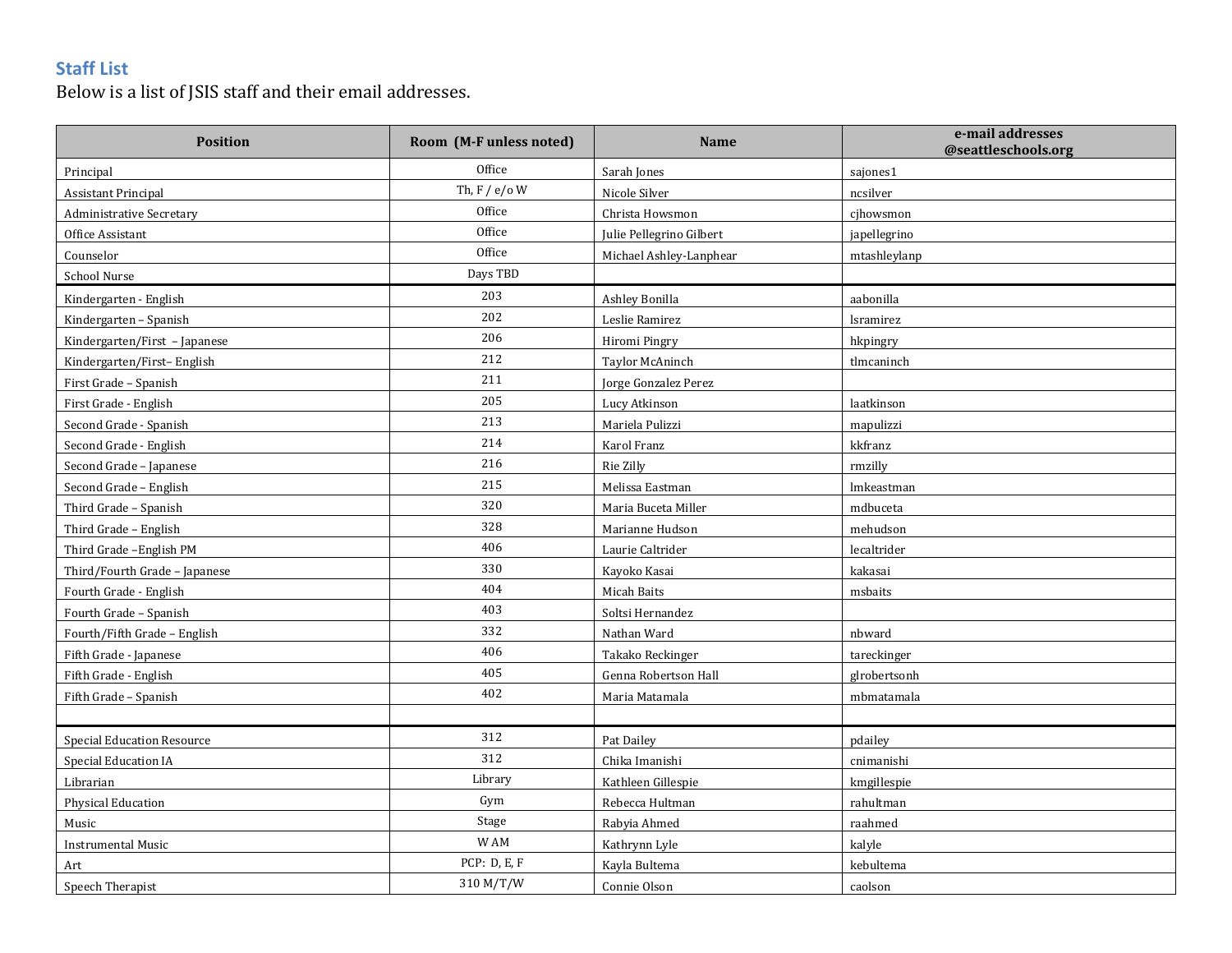| Occupational Therapist        | 316T            | <b>Brian Lattner</b> | brlattner  |
|-------------------------------|-----------------|----------------------|------------|
| Psychologist                  | 316T            | Hema Thomas          | hythomas   |
| <b>Intervention Teacher</b>   | 302             | Cynthia Simon        | cysimon    |
| Intervention Teacher .4       | 302 M, T, Th AM | Christine Boyll      | cmboyll    |
| Intervention Teacher/.4ELL    | 302             | <b>Heather Wiens</b> | hmwiens    |
| ELL Teacher                   | 219             | Elisabeth Brace      | ehbrace    |
| ELL IA                        | 219             | Nina Machuca         | nbmachuca  |
| ELL IA                        | 219             | Harumi Chappel       | hschappel  |
| Bilingual IA - Japanese - K/1 | 206             | Junko Cole           | jucole     |
| Bilingual IA - Spanish - K    | 202             | Gabriela Ausland     | gmausland  |
| Bilingual IA - Spanish - 1    | 211             | Naomi Saavedra       | ngsaavedra |
| Intern - Spanish              | N/A             | Yvet                 | N/A        |
| Intern - Spanish              | N/A             | Carla                | N/A        |
| Intern - Spanish              | N/A             | Roser                | N/A        |
| Intern - Spanish              | N/A             | Margarita            | N/A        |
| Intern - Spanish              | N/A             | Jesus                | N/A        |
| Intern - Spanish              | N/A             | Julian               | N/A        |
| Intern - Spanish              | N/A             | Jose Alberto         | N/A        |
| Intern - Japanese             | N/A             | Reina                | N/A        |
| Intern - Japanese             | N/A             | Yoshimi              | N/A        |
| Intern - Japanese             | N/A             | Mayu                 | N/A        |
| Student Teacher               | N/A             | TBD                  | N/A        |
| Student Teacher               | N/A             | TBD                  | N/A        |
| Custodian Engineer            | 206-793-0820    | Vinh Lai             | vnlai      |
| Night Custodian               | 206-793-0820    | Daniel Santiago      | dasantiago |
| Lunchroom Manager             | Lunchroom       | Annie Chang          | hschang    |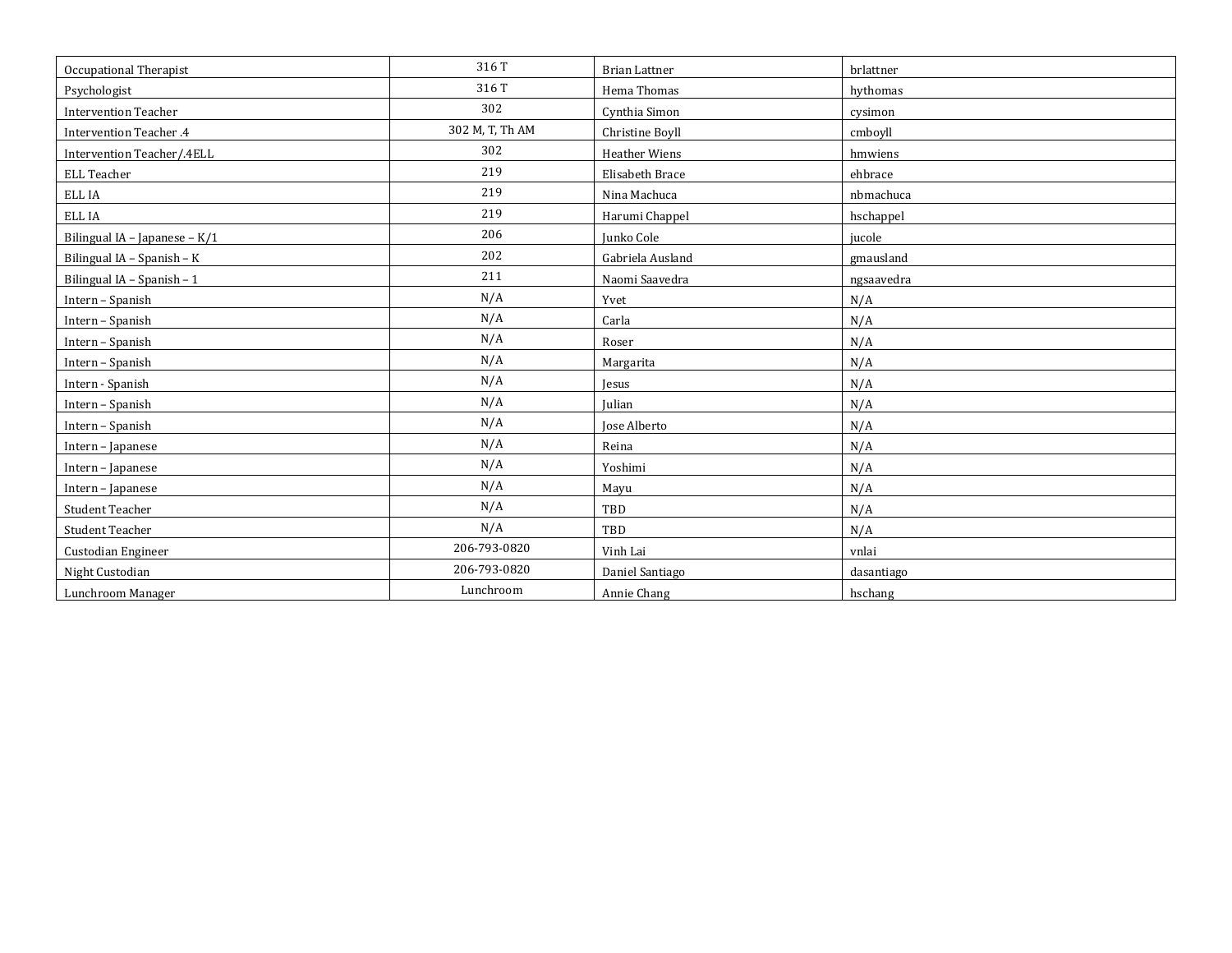## CALENDAR Note:

The calendar that follows is what we know as of the end of the summer. A few events are yet to be scheduled, including Ice Skating and Staff Appreciation week.

| Sunday                                         | <b>Monday</b>                                                      | Tuesday                             | Wednesday                                                                                | Thursday | Friday                                   | <b>Saturday</b> |
|------------------------------------------------|--------------------------------------------------------------------|-------------------------------------|------------------------------------------------------------------------------------------|----------|------------------------------------------|-----------------|
| $\mathbf{1}$                                   | $\overline{2}$                                                     | $\mathfrak{Z}$                      | $\overline{4}$<br>First day gr. 1-5<br>Welcome assembly<br>PTA Welcome after<br>drop off | 5        | 6                                        | $\overline{7}$  |
| 8<br>ASA Scholarships<br>$8/19 - 8/25$         | 9<br>First day<br>Kindergarten<br>PTA welcome after<br>drop off    | 10<br>PTA Board Meeting<br>6:30-8pm | 11<br>Picture Day                                                                        | 12       | 13<br>PTA Fall Social 6:30-<br>7:30pm    | 14              |
| 15<br><b>ASA</b> Registration<br>$9/15 - 9/21$ | 16                                                                 | 17                                  | 18                                                                                       | 19       | 20<br><b>Balloon Drop</b><br>8:15am      | 21              |
| 22                                             | 23                                                                 | 24                                  | 25<br>Back to School Night<br>5:30-7pm                                                   | 26       | 27<br><b>Safety Committee</b><br>Mtg 7am | 28              |
| 29<br>Move-a-Thon<br>10am-1pm                  | 30<br>Character Trait<br>Certificate<br>Announcement<br>ASA begins |                                     |                                                                                          |          |                                          |                 |

September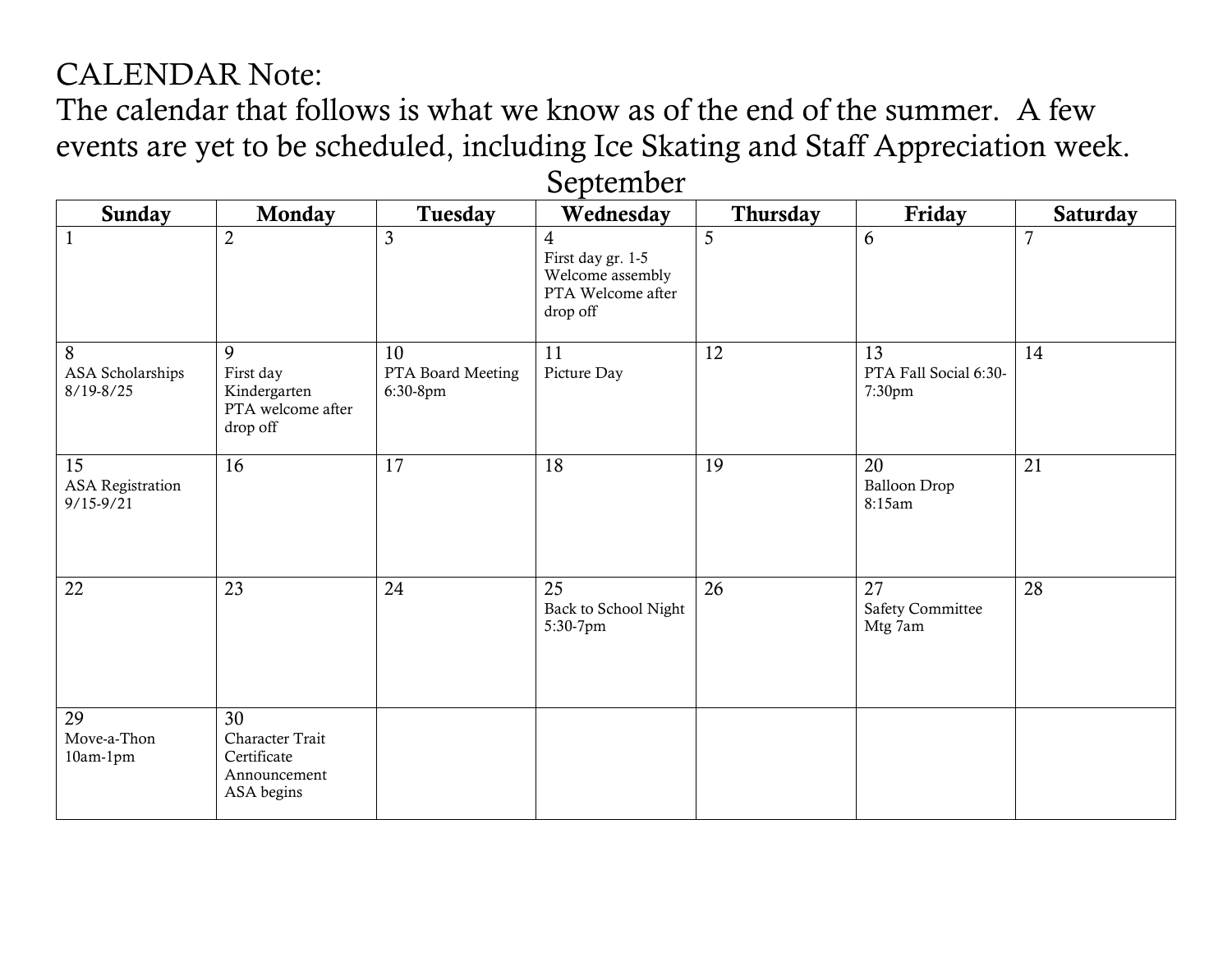|                 | October                          |                                            |                                                            |                                                            |                                                       |                                         |  |
|-----------------|----------------------------------|--------------------------------------------|------------------------------------------------------------|------------------------------------------------------------|-------------------------------------------------------|-----------------------------------------|--|
| <b>Sunday</b>   | Monday                           | Tuesday                                    | Wednesday                                                  | Thursday                                                   | Friday                                                | Saturday                                |  |
|                 |                                  | $\mathbf{1}$                               | $\overline{2}$<br>5 <sup>th</sup> Grade at Camp<br>Kirby - | $\overline{3}$                                             | $\overline{4}$                                        | 5                                       |  |
| 6               | $\overline{7}$                   | 8<br>PTA Board Meeting<br>6:30-8pm         | 9                                                          | 10                                                         | 11<br>No School!<br>Statewide Inservice<br>Day        | 12                                      |  |
| $\overline{13}$ | 14                               | $\overline{15}$<br><b>Climate Activity</b> | 16<br>PTA Membership<br>Mtg 6:30pm                         | $\overline{17}$<br>2 <sup>nd</sup> Grade Concert<br>6:30pm | 18                                                    | 19                                      |  |
| 20              | $\overline{21}$                  | $\overline{22}$                            | 23<br>Picture Retakes                                      | 24<br>1 <sup>st</sup> Grade Concert<br>6:30pm              | $\overline{25}$<br><b>Safety Committee</b><br>Mtg 7am | 26<br>Monster Mash &<br>Book Fair 5-8pm |  |
| 27              | 28<br>Flu Shot Clinic 8-<br>11am | 29                                         | 30                                                         | 31<br>Character Trait<br>Certificate<br>Announcement       |                                                       |                                         |  |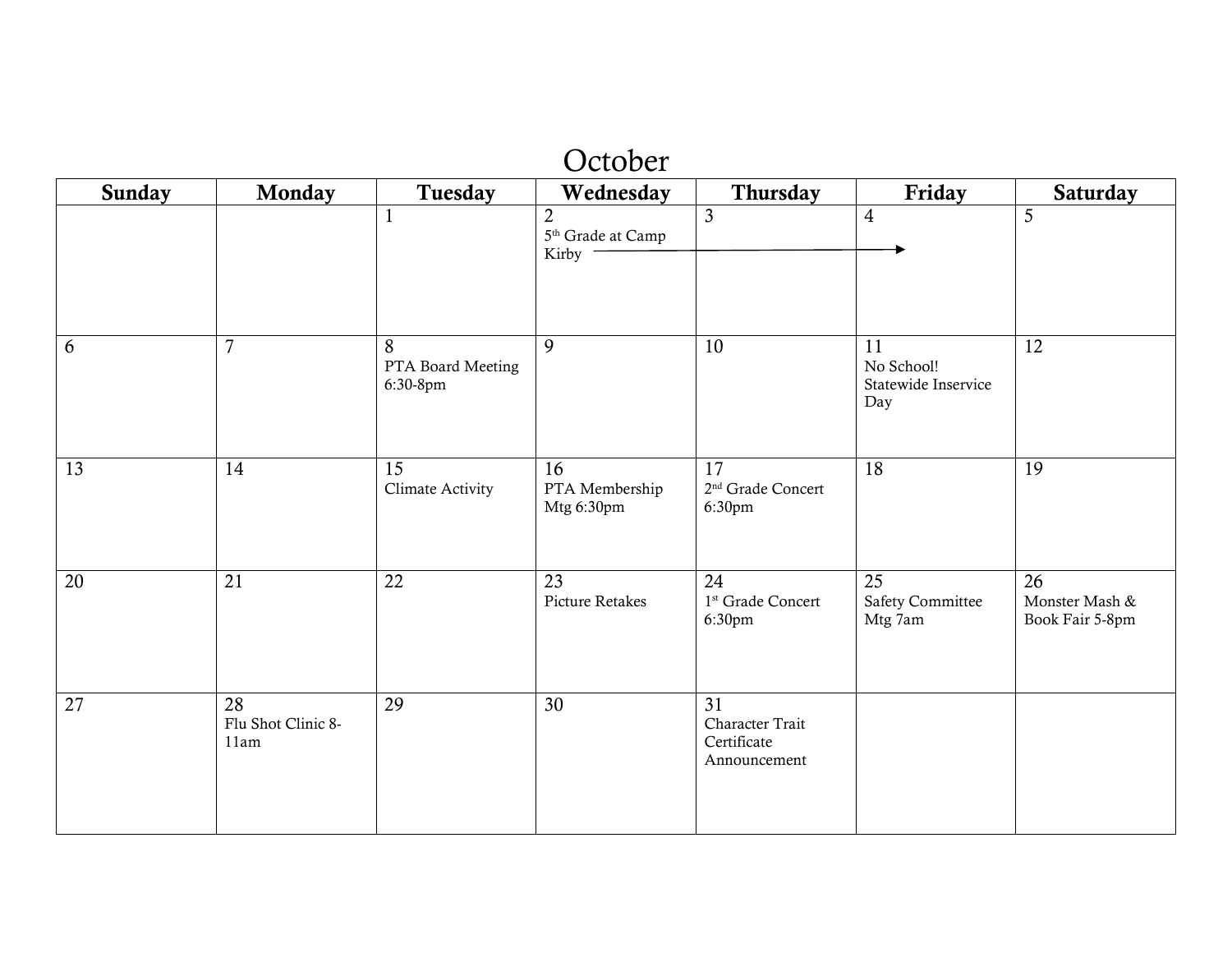| November       |                                   |                                     |                                                            |                                           |                                          |                                                              |
|----------------|-----------------------------------|-------------------------------------|------------------------------------------------------------|-------------------------------------------|------------------------------------------|--------------------------------------------------------------|
| <b>Sunday</b>  | Monday                            | Tuesday                             | Wednesday                                                  | Thursday                                  | Friday                                   | <b>Saturday</b>                                              |
|                |                                   |                                     |                                                            |                                           | Obon/Dia de los<br>Muertos               | $\overline{2}$                                               |
| $\mathfrak{Z}$ | $\overline{4}$                    | 5                                   | 6                                                          | $\overline{7}$<br>Choir Concert<br>6:30pm | 8                                        | 9                                                            |
| 10             | 11<br>No School!<br>Veteran's Day | 12<br>PTA Board Meeting<br>6:30-8pm | $\overline{13}$                                            | 14<br>3rd Grade Concert<br>6:30pm         | $\overline{15}$                          | 16<br>Campaign for All<br>Students Kick off-All<br>dates TBD |
| 17             | 18                                | 19                                  | 20<br>Conferences<br>Giving Tree begins<br>$11/20 - 12/13$ | 21                                        | 22<br><b>Safety Committee</b><br>Mtg 7am | 23                                                           |
| 24             | 25<br>No School!<br>Conferences   | 26<br>No School!<br>Conferences     | 27<br>No School!<br>Conferences AM<br>only                 | 28<br>No School!<br>Thanksgiving          | 29                                       | 30                                                           |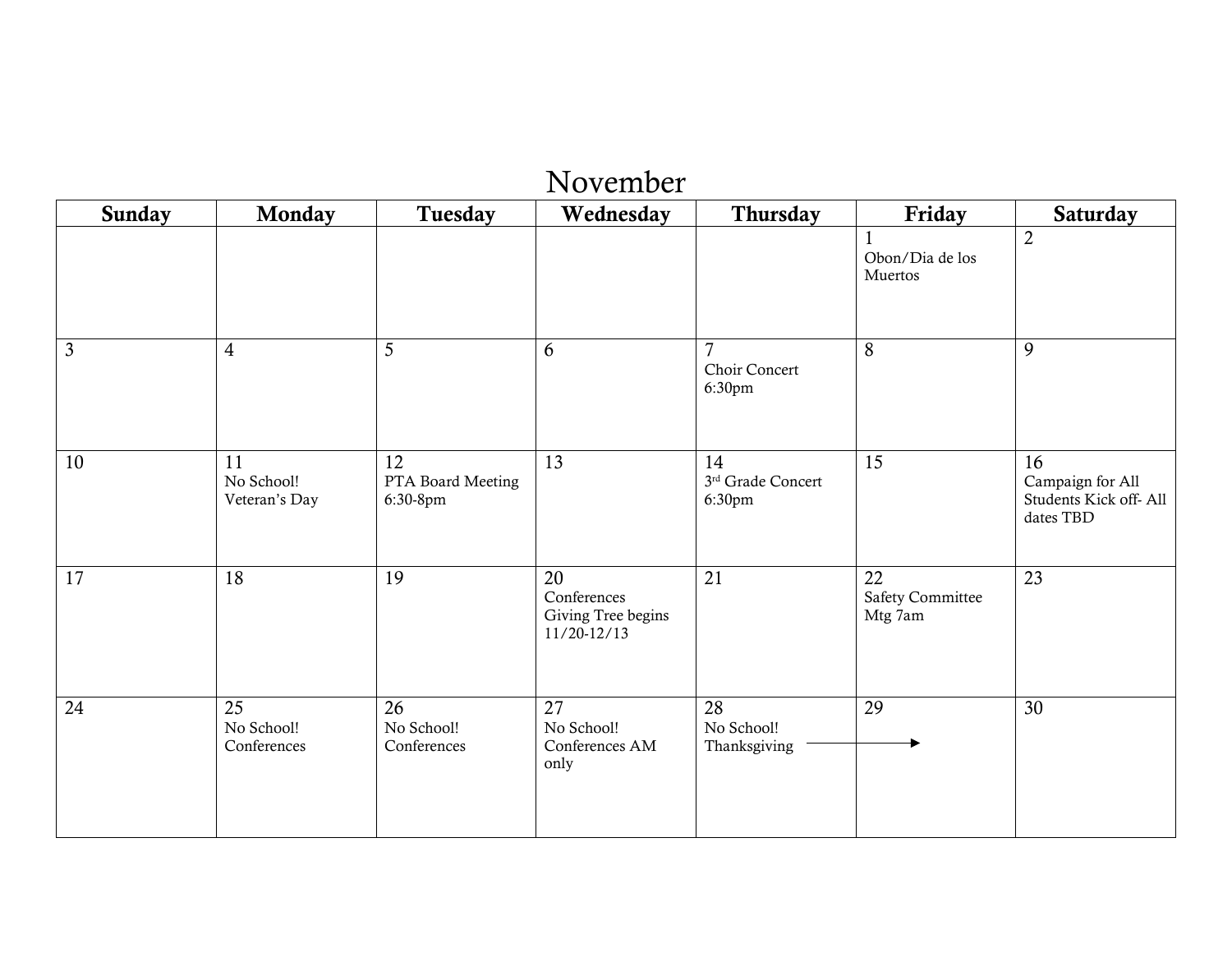| <b>Sunday</b>                       | Monday                          | Tuesday                             | Wednesday      | Thursday               | Friday                                                                                                  | Saturday                              |
|-------------------------------------|---------------------------------|-------------------------------------|----------------|------------------------|---------------------------------------------------------------------------------------------------------|---------------------------------------|
| ASA Registration<br>$12/1 - 12/7$   | $\overline{2}$                  | $\mathfrak{Z}$                      | $\overline{4}$ | 5                      | 6                                                                                                       | $\overline{7}$                        |
| 8<br>Dance Residency in<br>December | 9                               | 10<br>PTA Board Meeting<br>6:30-8pm | 11             | 12<br>Climate Activity | 13                                                                                                      | 14<br>Ice Skating? TBD<br>$9:30-11am$ |
| 15                                  | 16                              | $\overline{17}$                     | 18             | 19<br>ASA ends         | 20<br>1 hr early dismissal<br>Report Cards go<br>home<br>Character Trait<br>Certificate<br>Announcement | $\overline{21}$                       |
| 22                                  | $\overline{23}$<br>Winter Break | 24                                  | 25             | 26                     | 27                                                                                                      | 28                                    |
| 29                                  | $\overline{30}$<br>Winter Break | $\overline{31}$                     |                |                        |                                                                                                         |                                       |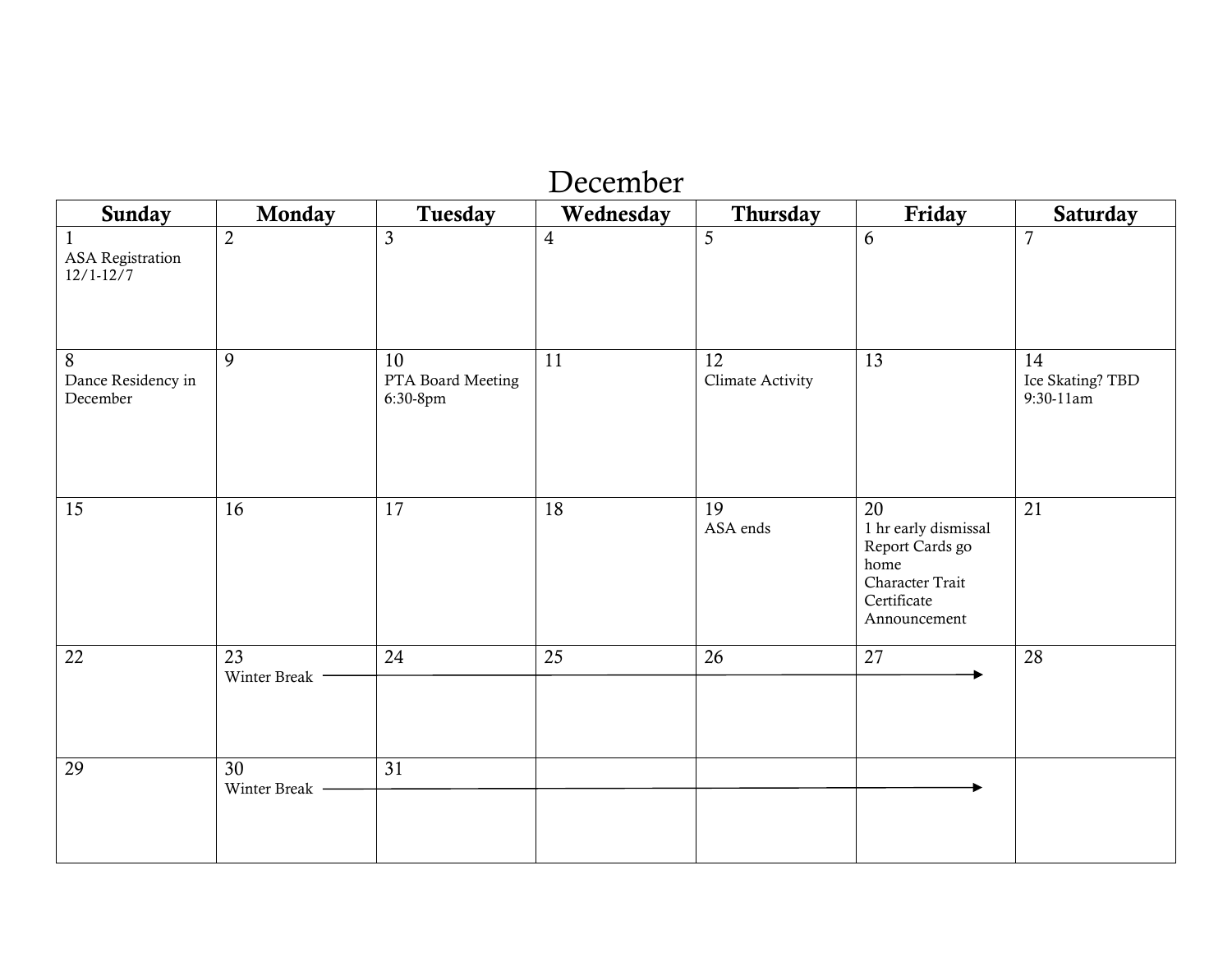| January |                                 |                                     |                                                                                                                |                 |                                                                                                                                |                 |  |
|---------|---------------------------------|-------------------------------------|----------------------------------------------------------------------------------------------------------------|-----------------|--------------------------------------------------------------------------------------------------------------------------------|-----------------|--|
| Sunday  | Monday                          | Tuesday                             | Wednesday                                                                                                      | Thursday        | Friday                                                                                                                         | <b>Saturday</b> |  |
|         |                                 |                                     | Winter Break                                                                                                   | $\overline{2}$  | $\mathfrak{Z}$                                                                                                                 | $\overline{4}$  |  |
| 5       | 6<br>ASA begins                 | $\overline{7}$                      | 8                                                                                                              | 9               | 10                                                                                                                             | 11              |  |
| 12      | 13                              | 14<br>PTA Board Meeting<br>6:30-8pm | 15                                                                                                             | $\overline{16}$ | 17<br>MLK Assembly                                                                                                             | $\overline{18}$ |  |
| 19      | 20<br>No School!<br>MLK JR. Day | $\overline{21}$                     | 22<br>PTA Membership<br>Mtg & Middle<br>School Readiness<br>6:30pm                                             | $\overline{23}$ | 24                                                                                                                             | $\overline{25}$ |  |
| 26      | $\overline{27}$                 | $\overline{28}$                     | 29<br>No School!<br>Day between<br>semesters<br>Kinder & New<br>student tours/info<br>sessions 9am &<br>5:30pm | $\overline{30}$ | $\overline{31}$<br>Safety Committee<br>Mtg 7am<br>Character Trait<br>Certificate<br>Announcement<br>Lunar New Year<br>Assembly |                 |  |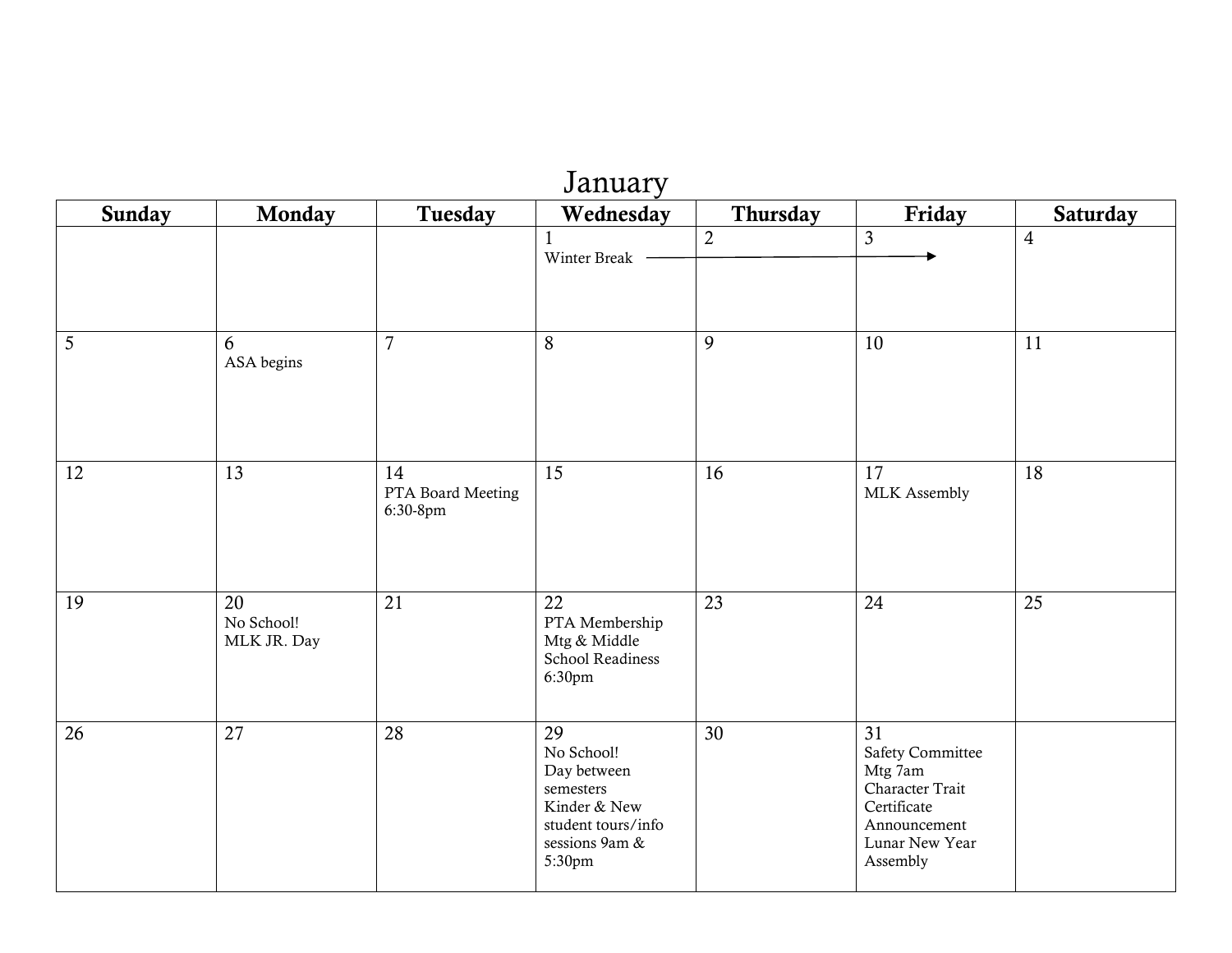|                                                   | February                            |                                     |           |                                               |                                                                                     |                 |  |  |
|---------------------------------------------------|-------------------------------------|-------------------------------------|-----------|-----------------------------------------------|-------------------------------------------------------------------------------------|-----------------|--|--|
| <b>Sunday</b>                                     | Monday                              | Tuesday                             | Wednesday | Thursday                                      | Friday                                                                              | Saturday        |  |  |
|                                                   |                                     |                                     |           |                                               |                                                                                     | $\mathbf{1}$    |  |  |
| $\overline{2}$<br>ASA Scholarships<br>$2/3 - 2/9$ | $\overline{3}$                      | $\overline{4}$<br>Climate Activity  | 5         | 6                                             | $\overline{7}$                                                                      | 8               |  |  |
| $\overline{9}$                                    | 10                                  | 11<br>PTA Board Meeting<br>6:30-8pm | 12        | 13<br>4 <sup>th</sup> Grade Concert<br>6:30pm | 14                                                                                  | 15              |  |  |
| 16                                                | 17<br>No School!<br>Presidents' Day | 18<br>Mid-winter Break              | 19        | 20                                            | 21                                                                                  | 22              |  |  |
| $\overline{23}$                                   | 24                                  | $\overline{25}$                     | 26        | $\overline{27}$                               | 28<br>Safety Committee<br>Mtg 7am<br>Character Trait<br>Certificate<br>Announcement | $\overline{29}$ |  |  |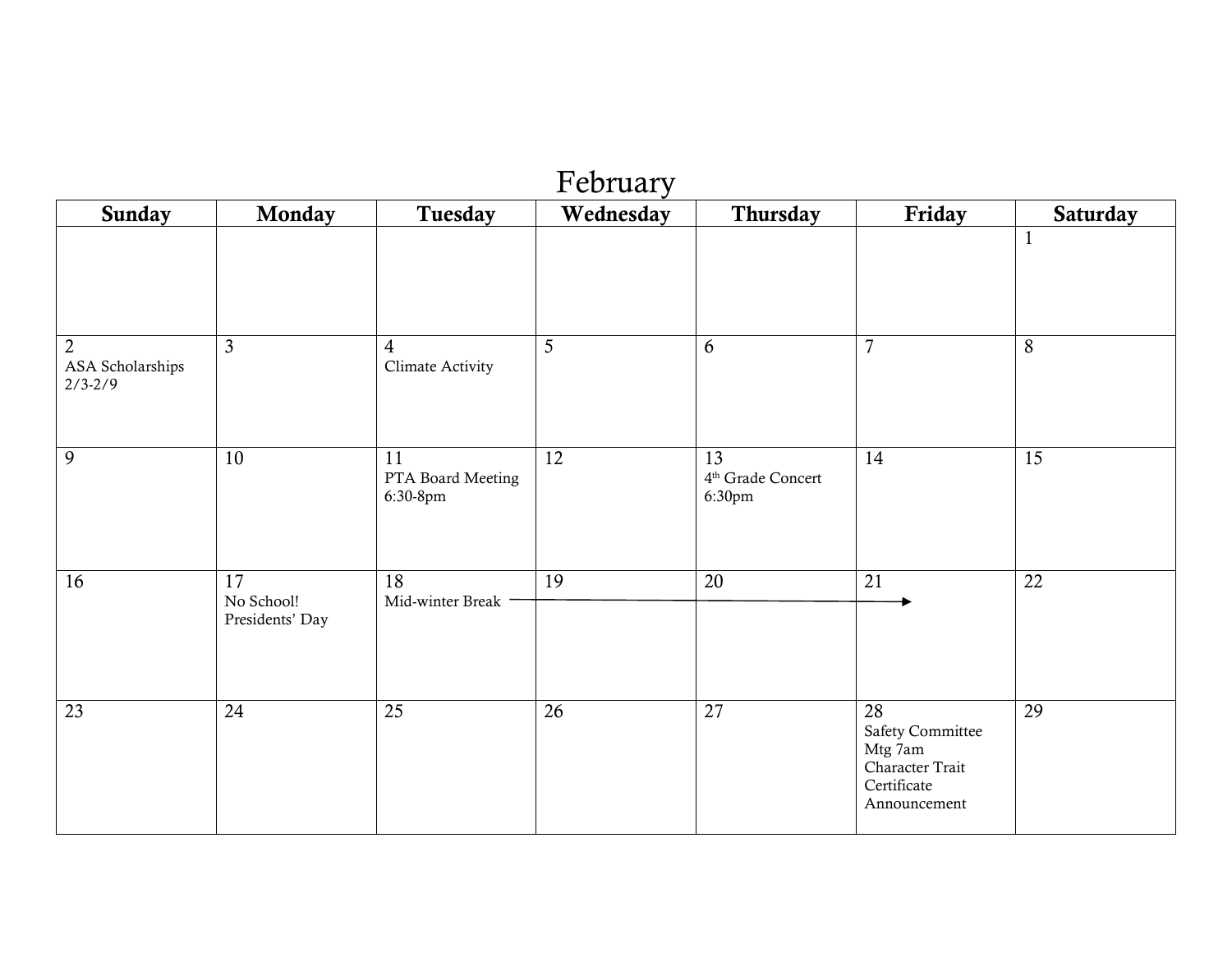|                                                        |                               |                                                                   | March                      |                                                    |                                                                   |                |
|--------------------------------------------------------|-------------------------------|-------------------------------------------------------------------|----------------------------|----------------------------------------------------|-------------------------------------------------------------------|----------------|
| Sunday                                                 | Monday                        | Tuesday                                                           | Wednesday                  | Thursday                                           | Friday                                                            | Saturday       |
| $\mathbf{1}$<br><b>ASA</b> Registration<br>$3/1 - 3/7$ | $\overline{2}$                | $\overline{3}$                                                    | $\overline{4}$             | $\overline{5}$                                     | 6<br>Japan Night 6-8pm                                            | $\overline{7}$ |
| $8\,$                                                  | 9                             | 10<br>PTA Board Meeting<br>6:30-8pm                               | 11                         | 12                                                 | 13                                                                | 14             |
| 15                                                     | 16                            | 17                                                                | 18<br>Class Group Pictures | 19<br>5 <sup>th</sup> Grade Science<br>Fair 6:30pm | 20                                                                | 21             |
| 22                                                     | $\overline{23}$               | 24                                                                | $\overline{25}$            | 26<br>5 <sup>th</sup> Grade Concert<br>6:30pm      | $\overline{27}$<br>ASA ends<br><b>Safety Committee</b><br>Mtg 7am | 28             |
| 29                                                     | $\overline{30}$<br>ASA begins | $\overline{31}$<br>Character Trait<br>Certificate<br>Announcement |                            |                                                    |                                                                   |                |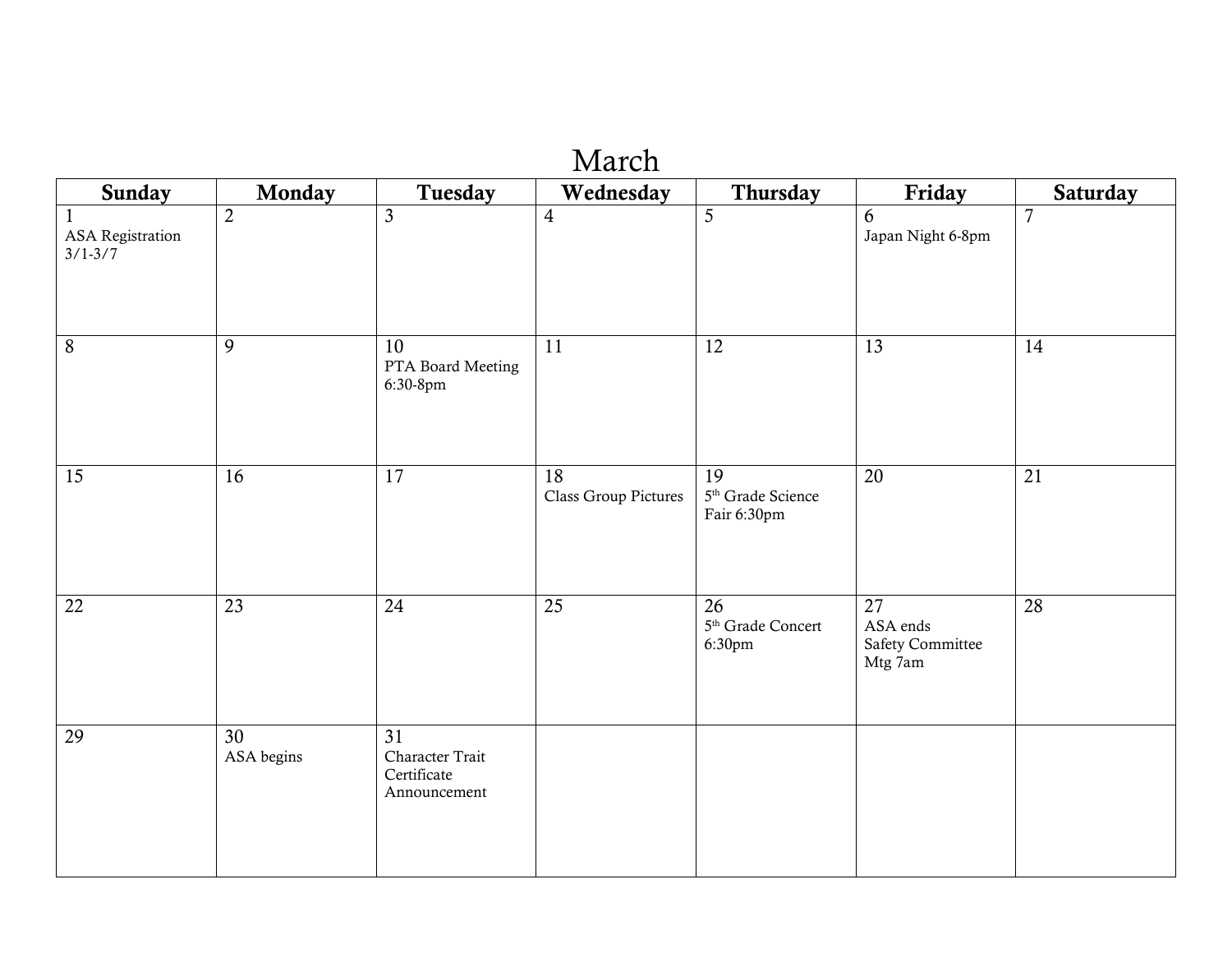| <b>Sunday</b>  | Monday                          | Tuesday                            | Wednesday                                         | Thursday                                             | Friday                                                                      | Saturday        |
|----------------|---------------------------------|------------------------------------|---------------------------------------------------|------------------------------------------------------|-----------------------------------------------------------------------------|-----------------|
|                |                                 |                                    | $\mathbf{1}$                                      | $\overline{2}$                                       | $\mathfrak{Z}$                                                              | $\overline{4}$  |
| $\overline{5}$ | 6                               | 7<br>PTA Board Meeting<br>6:30-8pm | 8                                                 | 9<br>Climate Activity                                | 10<br>Report Cards go<br>$\,$ home                                          | 11              |
| 12             | $\overline{13}$<br>Spring Break | 14                                 | $\overline{15}$                                   | 16                                                   | $\overline{17}$                                                             | $\overline{18}$ |
| 19             | $\overline{20}$                 | 21                                 | $\overline{22}$<br>PTA Membership<br>Mtg 6:30-8pm | $\overline{23}$<br>Choir Concert<br>6:30pm           | 24<br>Volunteer<br>Appreciation<br>Breakfast<br>Safety Committee<br>Mtg 7am | $\overline{25}$ |
| 26             | 27                              | 28                                 | 29                                                | 30<br>Character Trait<br>Certificate<br>Announcement |                                                                             |                 |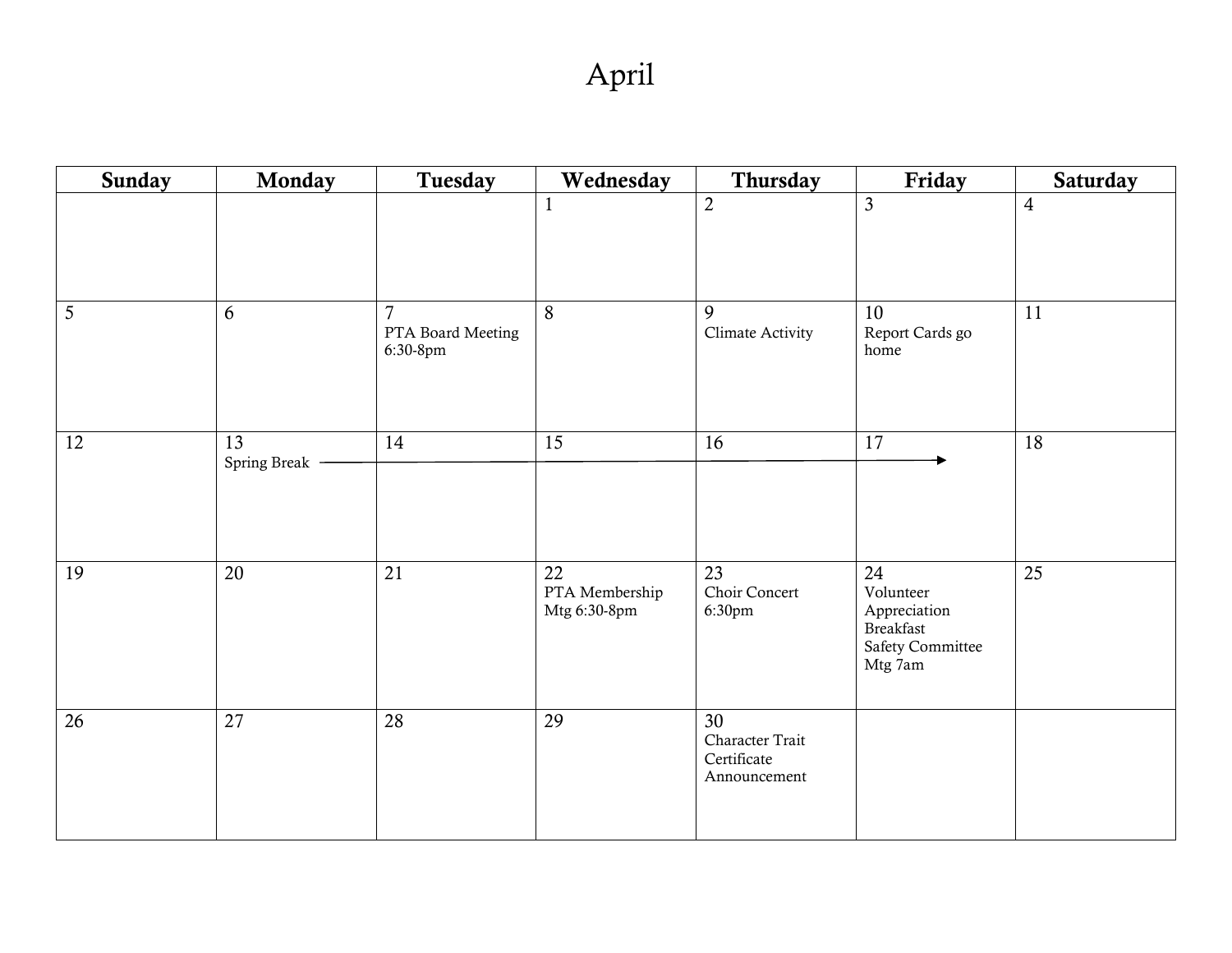| May             |                                                  |                                                  |                 |                                                   |                                                                                                         |                 |  |
|-----------------|--------------------------------------------------|--------------------------------------------------|-----------------|---------------------------------------------------|---------------------------------------------------------------------------------------------------------|-----------------|--|
| Sunday          | Monday                                           | Tuesday                                          | Wednesday       | Thursday                                          | Friday                                                                                                  | <b>Saturday</b> |  |
|                 |                                                  |                                                  |                 |                                                   | $\mathbf{1}$<br>La Fiesta 6-8pm                                                                         | $\overline{2}$  |  |
| $\mathfrak{Z}$  | $\overline{4}$<br>Teacher<br>Appreciation Week - | 5                                                | 6               | $\overline{7}$                                    | $8\,$                                                                                                   | 9               |  |
| 10              | $\overline{11}$                                  | $\overline{12}$<br>PTA Board Meeting<br>6:30-8pm | $\overline{13}$ | $\overline{14}$<br>Kindergarten<br>Concert 6:30pm | $\overline{15}$                                                                                         | $\overline{16}$ |  |
| 17              | 18                                               | $\overline{19}$                                  | $\overline{20}$ | $\overline{21}$                                   | $\overline{22}$                                                                                         | $\overline{23}$ |  |
| 24              | $\overline{25}$<br>No School!<br>Memorial Day    | $\overline{26}$                                  | $\overline{27}$ | $\overline{28}$                                   | $\overline{29}$<br><b>Safety Committee</b><br>Mtg 7am<br>Character Trait<br>Certificate<br>Announcement | $\overline{30}$ |  |
| $\overline{31}$ |                                                  |                                                  |                 |                                                   |                                                                                                         |                 |  |